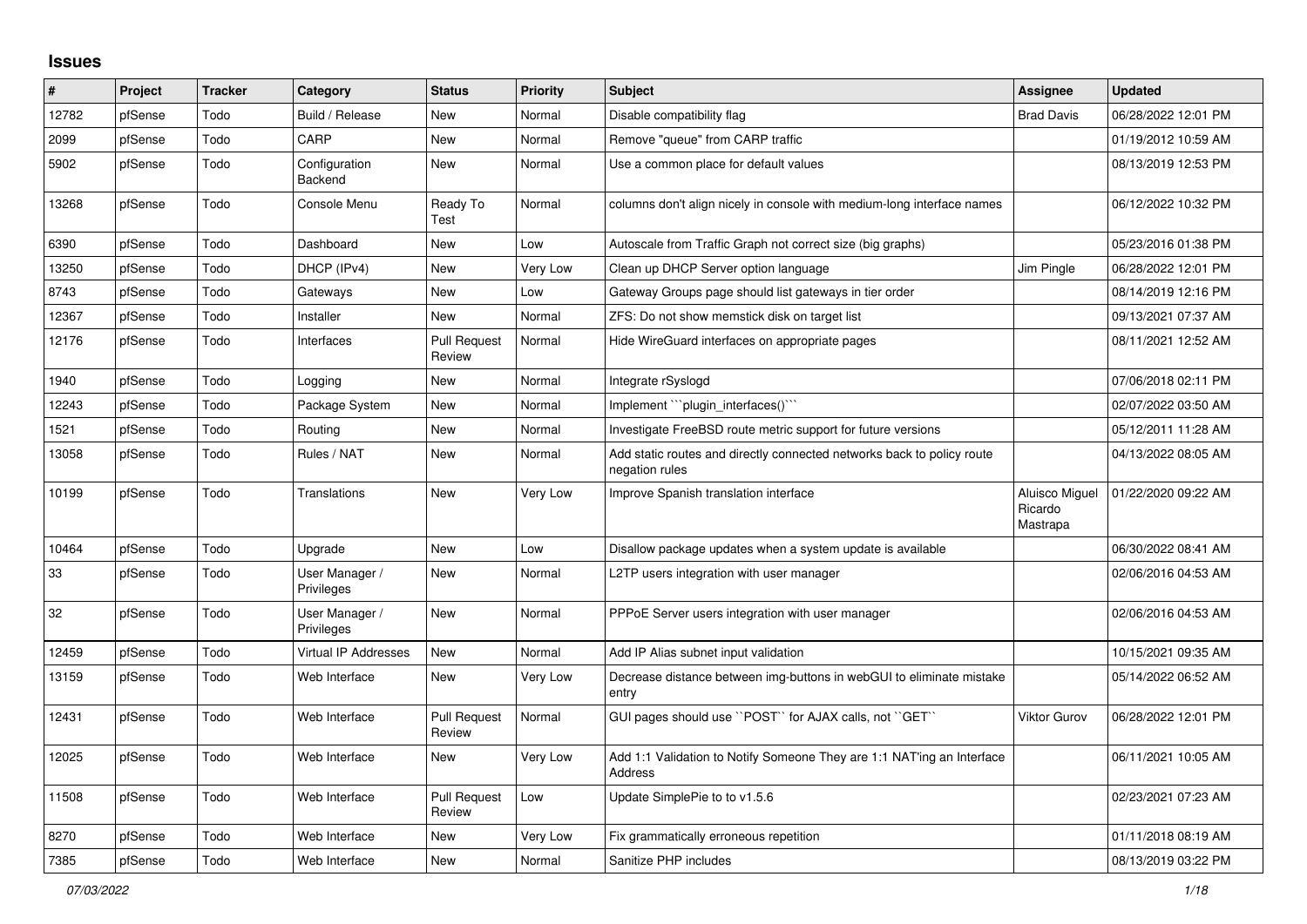| $\sharp$ | Project | <b>Tracker</b> | Category         | <b>Status</b>                 | <b>Priority</b> | <b>Subject</b>                                                                                            | <b>Assignee</b>      | <b>Updated</b>      |
|----------|---------|----------------|------------------|-------------------------------|-----------------|-----------------------------------------------------------------------------------------------------------|----------------------|---------------------|
| 6727     | pfSense | Todo           | Web Interface    | New                           | Very Low        | Missing file apple-touch-icon-precomposed.png?                                                            | <b>Jared Dillard</b> | 08/18/2016 02:10 PM |
| 6697     | pfSense | Todo           | Web Interface    | New                           | Low             | White squares around the numeric values in the Status / Queues page                                       | <b>Jared Dillard</b> | 08/15/2016 03:19 AM |
| 6647     | pfSense | Todo           | Web Interface    | New                           | Very Low        | <b>Enable Additional Security Headers</b>                                                                 |                      | 05/14/2021 01:09 AM |
| 6501     | pfSense | Todo           | Web Interface    | New                           | Normal          | Tightening up subnet expansion                                                                            |                      | 08/13/2019 01:23 PM |
| 6332     | pfSense | Todo           | Web Interface    | New                           | Normal          | Upgrade encryption options to cover current range of recommendations                                      |                      | 08/13/2019 02:34 PM |
| 5480     | pfSense | Todo           | Web Interface    | New                           | Low             | inconsistent display of default values in fields                                                          | <b>Jared Dillard</b> | 03/01/2016 04:59 PM |
| 5445     | pfSense | Todo           | Web Interface    | New                           | Normal          | Improve banner for "background activity"                                                                  |                      | 02/06/2016 04:43 AM |
| 11280    | pfSense | Todo           | WireGuard        | New                           | Normal          | Add WireGuard to ALTQ list                                                                                |                      | 04/27/2021 12:32 PM |
| 13245    | pfSense | Feature        | Aliases / Tables | <b>Pull Request</b><br>Review | Normal          | Type column on Alias lists                                                                                | Jim Pingle           | 06/28/2022 12:01 PM |
| 12600    | pfSense | Feature        | Aliases / Tables | New                           | Normal          | allow custom mask for a network alias created from a FQDN                                                 |                      | 12/15/2021 10:50 AM |
| 12564    | pfSense | Feature        | Aliases / Tables | New                           | Low             | add column to show that an Alias is in use by or not                                                      |                      | 12/04/2021 07:25 PM |
| 10918    | pfSense | Feature        | Aliases / Tables | New                           | Low             | IP Aliases de-duplication                                                                                 |                      | 12/13/2020 11:37 PM |
| 10290    | pfSense | Feature        | Aliases / Tables | New                           | Very Low        | Firewall Aliases Add button on top of list                                                                |                      | 07/10/2021 01:03 PM |
| 5735     | pfSense | Feature        | Aliases / Tables | New                           | Very Low        | Automaticaly add DHCP leases to alias list or make it readable in<br>selected fields                      |                      | 08/21/2019 11:01 AM |
| 4195     | pfSense | Feature        | Aliases / Tables | New                           | Low             | Aliases: sections                                                                                         |                      | 08/21/2019 11:01 AM |
| 3387     | pfSense | Feature        | Aliases / Tables | New                           | Normal          | process_alias_urltable Frequency                                                                          |                      | 08/21/2019 11:01 AM |
| 1979     | pfSense | Feature        | Aliases / Tables | New                           | Normal          | Add some default read-only system aliases                                                                 | Jim Pingle           | 08/21/2019 11:01 AM |
| 13260    | pfSense | Feature        | Authentication   | New                           | Normal          | Add support for OpenVPN static-challenge                                                                  |                      | 06/09/2022 02:04 PM |
| 12863    | pfSense | Feature        | Authentication   | New                           | <b>Very Low</b> | dynamically tune sha512crypt rounds                                                                       | Jim Pingle           | 03/19/2022 12:53 PM |
| 12458    | pfSense | Feature        | Authentication   | New                           | Normal          | Use "unixHomeDirectory" instead of "homeDirectory" when LDAP<br>authentication server is Active Directory |                      | 10/15/2021 08:18 AM |
| 12091    | pfSense | Feature        | Authentication   | New                           | Normal          | RFE: Add support for sssd authentication                                                                  |                      | 12/10/2021 04:55 PM |
| 10843    | pfSense | Feature        | Authentication   | New                           | Normal          | Allow user manager settings to specify multiple authentication servers                                    |                      | 01/13/2022 07:22 AM |
| 9937     | pfSense | Feature        | Authentication   | New                           | Normal          | OpenVPN Login User Privilege                                                                              |                      | 11/29/2019 08:46 AM |
| 9288     | pfSense | Feature        | Authentication   | New                           | Normal          | SSHGuard add pfSense signature in standard                                                                |                      | 08/14/2019 01:19 PM |
| 9222     | pfSense | Feature        | Authentication   | New                           | Normal          | Add sshguard log when release an IP                                                                       |                      | 08/14/2019 01:00 PM |
| 9165     | pfSense | Feature        | Authentication   | New                           | Normal          | only IPs can be added to sshguard whitelist                                                               |                      | 04/21/2022 12:39 PM |
| 8775     | pfSense | Feature        | Authentication   | New                           | Very Low        | Use SRV record for LDAP Authentication                                                                    |                      | 05/06/2020 07:49 AM |
| 8694     | pfSense | Feature        | Authentication   | New                           | Very Low        | Client CA Auth for PFSense WebGui                                                                         |                      | 08/21/2019 09:25 AM |
| 6742     | pfSense | Feature        | Authentication   | New                           | Normal          | OAuth2 authentication for OpenVPN (and for FreeRadius)                                                    | Jim Thompson         | 10/19/2020 09:19 AM |
| 5825     | pfSense | Feature        | Authentication   | New                           | Normal          | Allow EAP-RADIUS for authentication servers                                                               |                      | 08/21/2019 10:32 AM |
| 4242     | pfSense | Feature        | Authentication   | New                           | Normal          | Two Factor or OTP Authentication for Admin Interface                                                      |                      | 01/04/2022 12:07 PM |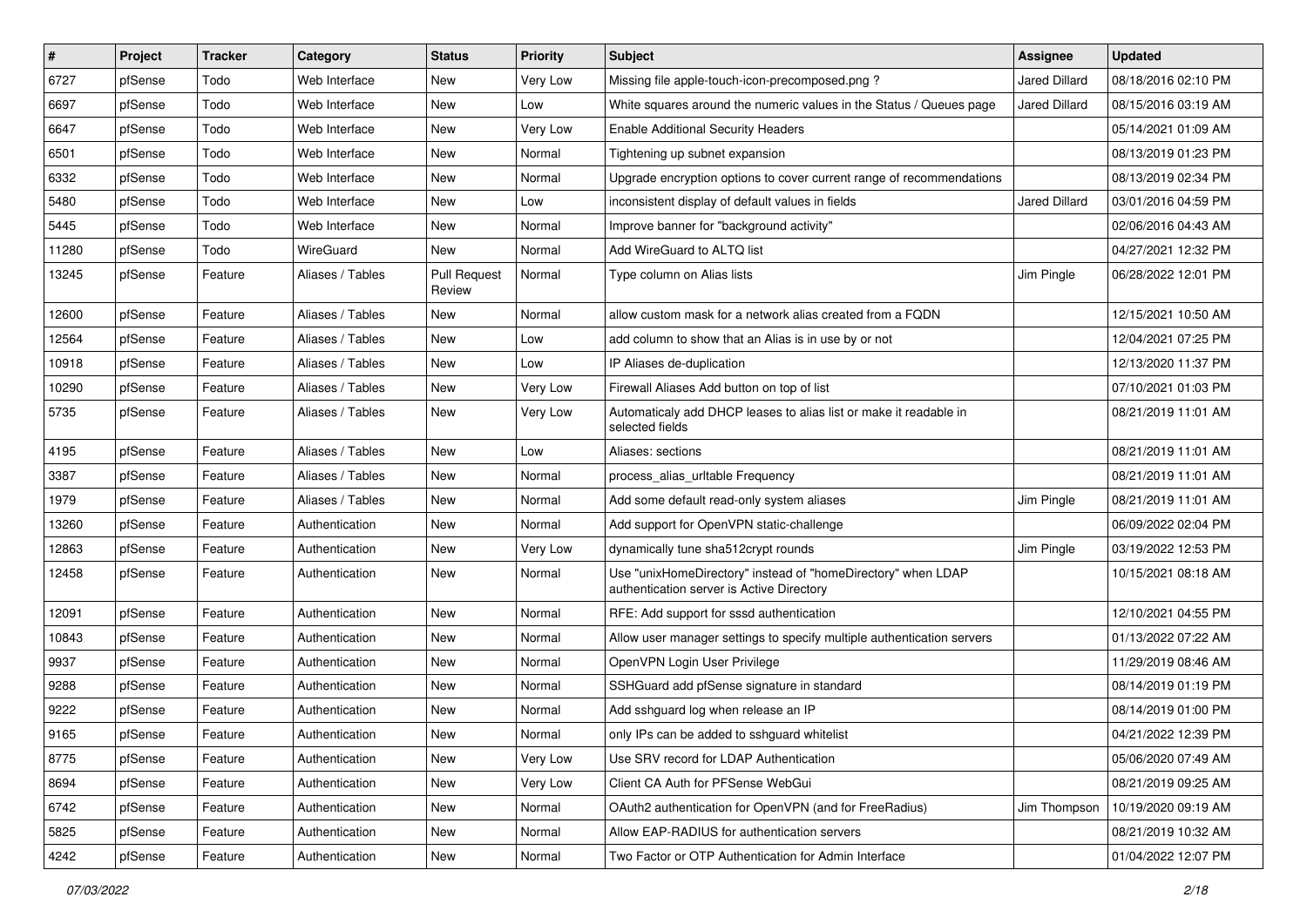| $\vert$ # | Project | <b>Tracker</b> | Category              | <b>Status</b> | <b>Priority</b> | <b>Subject</b>                                                                   | <b>Assignee</b>   | <b>Updated</b>      |
|-----------|---------|----------------|-----------------------|---------------|-----------------|----------------------------------------------------------------------------------|-------------------|---------------------|
| 4098      | pfSense | Feature        | Authentication        | New           | Normal          | Add option to force a password change on login                                   |                   | 08/21/2019 10:31 AM |
| 12553     | pfSense | Feature        | Backup / Restore      | New           | Normal          | Auto Config Backup: Allow selecting multiple backups for deletion                |                   | 02/22/2022 04:27 AM |
| 9775      | pfSense | Feature        | Backup / Restore      | New           | Normal          | AutoConfigBackup - Rolling per day/hour cap on changes, retention<br>policy      |                   | 09/20/2019 09:19 AM |
| 7688      | pfSense | Feature        | Backup / Restore      | New           | Low             | AutoConfigBackup - Info Icon - username only                                     |                   | 10/22/2017 10:46 AM |
| 6608      | pfSense | Feature        | Backup / Restore      | New           | Low             | backup and restore dhcp                                                          |                   | 07/13/2016 04:09 PM |
| 4681      | pfSense | Feature        | Backup / Restore      | New           | Normal          | AutoConfigBackup make a way to easily download a saved backup                    |                   | 08/16/2019 12:46 PM |
| 3697      | pfSense | Feature        | Backup / Restore      | New           | Normal          | New backup/restore area: Certificates                                            |                   | 03/11/2017 11:30 AM |
| 3696      | pfSense | Feature        | Backup / Restore      | New           | Normal          | Multiple items backup/restore                                                    |                   | 06/06/2014 02:33 PM |
| 1367      | pfSense | Feature        | Backup / Restore      | New           | Normal          | Input validation on partial config restores                                      |                   | 03/21/2011 01:16 AM |
| 286       | pfSense | Feature        | Backup / Restore      | New           | Normal          | Backup/restore users individually                                                |                   | 01/09/2021 03:48 PM |
| 4472      | pfSense | Feature        | Build / Release       | New           | Normal          | Cryptographically sign every (sub-)release                                       |                   | 08/13/2019 12:53 PM |
| 13220     | pfSense | Feature        | <b>Captive Portal</b> | New           | Very Low        | Voucher per-roll bandwidth restrictions and traffic quotas                       |                   | 05/26/2022 08:16 AM |
| 13219     | pfSense | Feature        | <b>Captive Portal</b> | New           | Very Low        | Enable/Disable single voucher roll                                               |                   | 05/26/2022 08:14 AM |
| 11379     | pfSense | Feature        | <b>Captive Portal</b> | New           | Normal          | <b>Template Roll Printer</b>                                                     |                   | 02/07/2021 05:26 AM |
| 11189     | pfSense | Feature        | <b>Captive Portal</b> | New           | Normal          | Captive Portal - Tarpit option                                                   |                   | 12/23/2020 06:44 PM |
| 9970      | pfSense | Feature        | <b>Captive Portal</b> | New           | Low             | Captive Portal and SAML2 Integration                                             | Mauro Braggio     | 10/12/2020 07:39 AM |
| 9627      | pfSense | Feature        | <b>Captive Portal</b> | New           | Normal          | Captive Portal only shows authenticated users                                    |                   | 08/14/2019 02:48 PM |
| 7971      | pfSense | Feature        | <b>Captive Portal</b> | New           | Normal          | Allow import, export and synchronization of MACs under Captive Portal<br>service |                   | 10/19/2017 04:56 AM |
| 6956      | pfSense | Feature        | Captive Portal        | New           | Normal          | Allow more control over concurrent logins                                        |                   | 11/23/2016 12:01 PM |
| 4724      | pfSense | Feature        | <b>Captive Portal</b> | New           | Low             | Captive Portal Status Add Client Hostname                                        |                   | 05/22/2015 08:38 AM |
| 3377      | pfSense | Feature        | <b>Captive Portal</b> | New           | Normal          | OAuth2 authentication in captive portal                                          | Jim Thompson      | 10/19/2020 09:13 AM |
| 3053      | pfSense | Feature        | <b>Captive Portal</b> | New           | Normal          | Automatically add DHCP static addresses to CP passthru-mac                       |                   | 06/21/2013 11:54 AM |
| 2963      | pfSense | Feature        | <b>Captive Portal</b> | New           | Normal          | Captive Portal MAC authentication request                                        |                   | 08/22/2017 09:09 PM |
| 2573      | pfSense | Feature        | <b>Captive Portal</b> | New           | Normal          | Captive Portal support of RADIUS POD (Packet of Disconnect)                      |                   | 10/17/2016 03:14 AM |
| 2545      | pfSense | Feature        | <b>Captive Portal</b> | New           | Low             | CaptivePortal: Custom "Re-authenticate every x minutes"                          |                   | 07/08/2012 05:21 PM |
| 2025      | pfSense | Feature        | <b>Captive Portal</b> | New           | Normal          | Captive Portal: Easy accessible Logout page instead of Logout pop-up<br>window   |                   | 02/06/2016 04:59 AM |
| 1924      | pfSense | Feature        | Captive Portal        | New           | Normal          | Ability of CP's allowed IP addresses to use aliases                              |                   | 07/26/2018 04:28 AM |
| 1831      | pfSense | Feature        | Captive Portal        | New           | Normal          | Captive portal IPv6 support                                                      | Reid<br>Linnemann | 06/28/2022 12:01 PM |
| 385       | pfSense | Feature        | Captive Portal        | New           | Normal          | Reverse captive portal                                                           |                   | 08/13/2019 12:23 PM |
| 2218      | pfSense | Feature        | CARP                  | New           | Normal          | Ability to delay CARP master status at boot time                                 |                   | 03/03/2021 11:57 AM |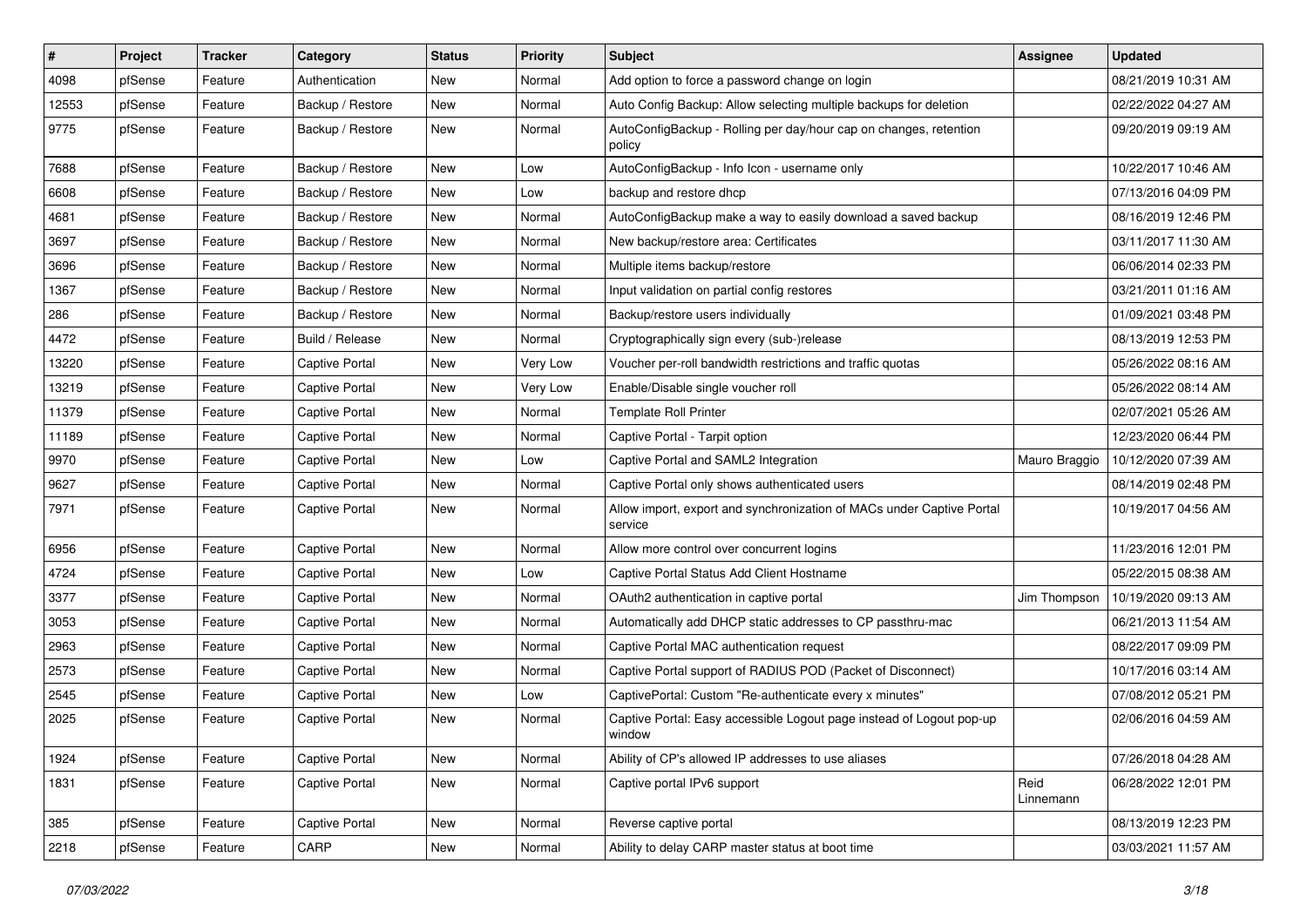| #     | Project | <b>Tracker</b> | Category                 | <b>Status</b>                 | <b>Priority</b> | <b>Subject</b>                                                                                                        | <b>Assignee</b> | <b>Updated</b>      |
|-------|---------|----------------|--------------------------|-------------------------------|-----------------|-----------------------------------------------------------------------------------------------------------------------|-----------------|---------------------|
| 13305 | pfSense | Feature        | Certificates             | New                           | Normal          | Certificate Revocation page should show expiration date                                                               |                 | 06/27/2022 10:26 AM |
| 10258 | pfSense | Feature        | Certificates             | New                           | Very Low        | allow to sign CA                                                                                                      |                 | 02/20/2020 04:20 AM |
| 2276  | pfSense | Feature        | Certificates             | New                           | Normal          | Remote CRL fetch support                                                                                              |                 | 02/06/2016 04:14 AM |
| 1268  | pfSense | Feature        | Certificates             | New                           | Normal          | Allow mass renewing of certs                                                                                          |                 | 11/01/2019 03:17 PM |
| 1257  | pfSense | Feature        | Certificates             | <b>Pull Request</b><br>Review | Normal          | Handle encypted CA/Certificate private keys                                                                           |                 | 10/12/2020 07:12 AM |
| 13287 | pfSense | Feature        | Configuration<br>Backend | New                           | Normal          | Encode OpenVPN Custom Options                                                                                         |                 | 06/20/2022 10:33 AM |
| 3895  | pfSense | Feature        | Configuration<br>Backend | New                           | Normal          | Timeout for "Apply change"                                                                                            |                 | 01/25/2021 08:07 AM |
| 7747  | pfSense | Feature        | Console Menu             | New                           | Normal          | Minor UI Tweak: Make hitting enter on the console (esp via SSH) should<br>not log you out, but simply redraw the menu |                 | 08/01/2017 04:03 PM |
| 6469  | pfSense | Feature        | Console Menu             | New                           | Normal          | Improve help + self documentation in console PHP shell                                                                |                 | 08/13/2019 01:23 PM |
| 2693  | pfSense | Feature        | Console Menu             | New                           | Normal          | Allow mapping mapping non-physical interfaces via console                                                             | Mathieu Simon   | 11/27/2012 03:00 PM |
| 13168 | pfSense | Feature        | Dashboard                | New                           | Low             | Multiple Dashboard views for a single user                                                                            |                 | 05/16/2022 07:53 AM |
| 13165 | pfSense | Feature        | Dashboard                | <b>Pull Request</b><br>Review | Normal          | Feat: live update for Services dashboard widget                                                                       |                 | 05/15/2022 01:48 AM |
| 10401 | pfSense | Feature        | Dashboard                | New                           | Normal          | Request: ability to sort/separate stopped/running Service(s) on<br>Dashboard -> Services Status widget                |                 | 03/31/2020 04:48 PM |
| 10395 | pfSense | Feature        | Dashboard                | New                           | Low             | Add Dashboard System Information support for more PC Engines APU<br>boards                                            |                 | 02/17/2022 01:02 AM |
| 10280 | pfSense | Feature        | Dashboard                | New                           | Low             | DHCP Leases widget                                                                                                    |                 | 11/07/2020 09:18 PM |
| 8458  | pfSense | Feature        | Dashboard                | New                           | Low             | Allow reordering of interface widget                                                                                  |                 | 08/14/2019 10:52 AM |
| 7974  | pfSense | Feature        | Dashboard                | New                           | Normal          | <b>ZFS RAID Monitor Not available</b>                                                                                 |                 | 08/20/2019 01:34 PM |
| 7934  | pfSense | Feature        | Dashboard                | New                           | Very Low        | format support phone# for international use                                                                           |                 | 10/12/2017 04:38 PM |
| 7182  | pfSense | Feature        | Dashboard                | New                           | Normal          | Break up System Widget on the Dashboard                                                                               |                 | 08/21/2019 08:59 AM |
| 5567  | pfSense | Feature        | Dashboard                | New                           | Low             | CARP status widget does not update in real time                                                                       |                 | 08/20/2019 03:33 PM |
| 4646  | pfSense | Feature        | Dashboard                | New                           | Normal          | Recover valuable vertical screen real estate in dashboard                                                             |                 | 04/20/2015 07:46 PM |
| 2479  | pfSense | Feature        | Dashboard                | New                           | Normal          | Allow reordering of the traffic graphs on the dashboard                                                               |                 | 06/08/2012 04:13 PM |
| 7244  | pfSense | Feature        | Developer Tools          | New                           | Normal          | Publish pfsense as a Vagrant Basebox                                                                                  |                 | 01/29/2019 04:09 AM |
| 1219  | pfSense | Feature        | Developer Tools          | New                           | Low             | Ship DTRACE enabled kernels in the images                                                                             |                 | 07/26/2017 03:14 AM |
| 13256 | pfSense | Feature        | DHCP (IPv4)              | New                           | Normal          | Better handling of duplicate IPs in static DHCP assignments                                                           |                 | 06/11/2022 04:51 PM |
| 11004 | pfSense | Feature        | DHCP (IPv4)              | New                           | Low             | DHCP reservations with no IP address show entries in DHCP leases                                                      |                 | 10/26/2020 07:22 AM |
| 10802 | pfSense | Feature        | DHCP (IPv4)              | New                           | Very Low        | Seperator for DHCP Static Mapped leases                                                                               |                 | 07/31/2020 10:30 AM |
| 10345 | pfSense | Feature        | DHCP (IPv4)              | New                           | Normal          | DHCP lease distinction between online and offline                                                                     |                 | 03/16/2020 07:56 AM |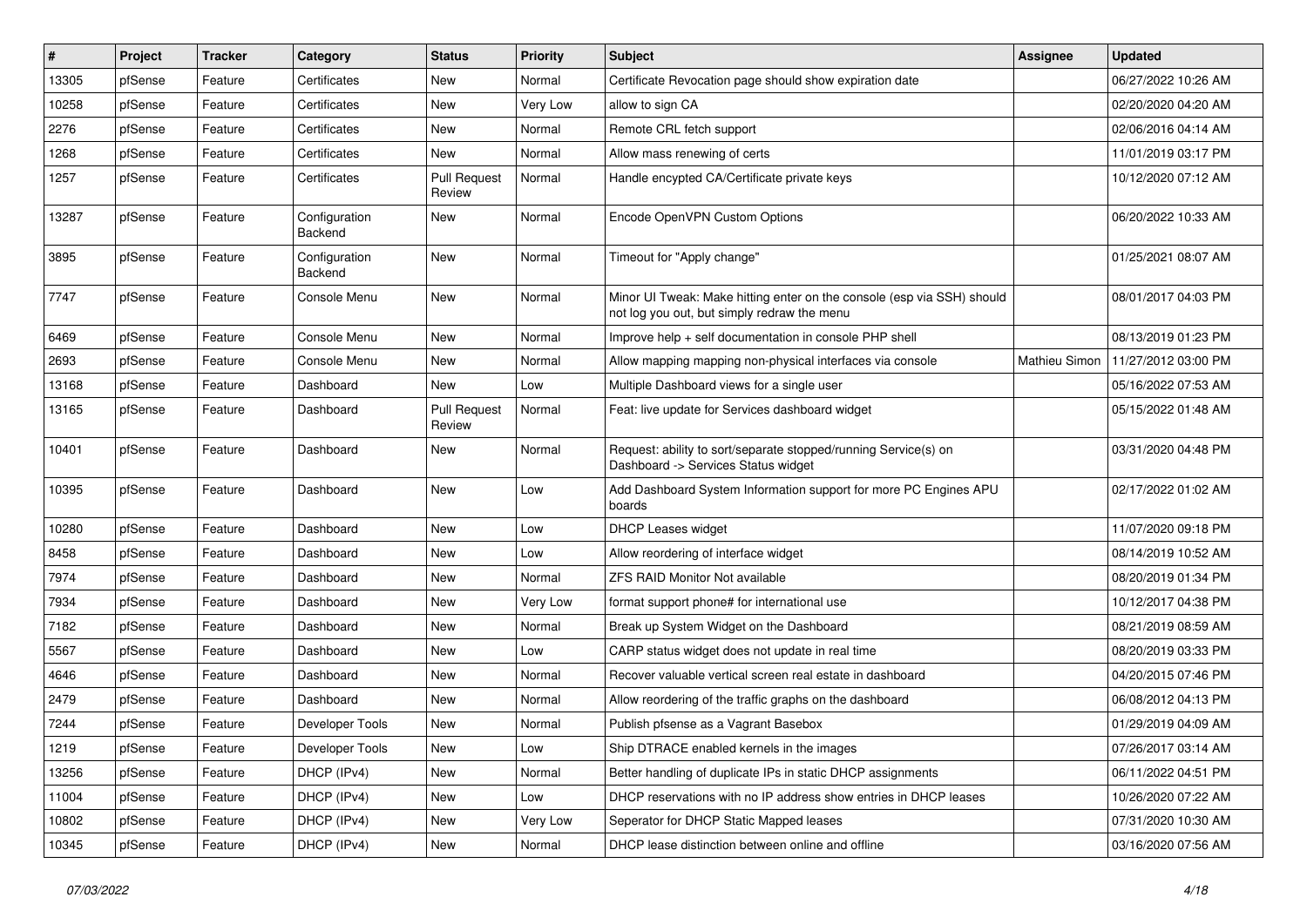| $\vert$ # | Project | <b>Tracker</b> | Category          | <b>Status</b>                 | <b>Priority</b> | Subject                                                                                                                            | <b>Assignee</b> | <b>Updated</b>      |
|-----------|---------|----------------|-------------------|-------------------------------|-----------------|------------------------------------------------------------------------------------------------------------------------------------|-----------------|---------------------|
| 10250     | pfSense | Feature        | DHCP (IPv4)       | New                           | Very Low        | DHCP lease view by interface                                                                                                       |                 | 02/11/2020 07:47 AM |
| 9732      | pfSense | Feature        | DHCP (IPv4)       | New                           | Normal          | System UTC time offset in DHCP Option 2                                                                                            |                 | 09/06/2019 08:39 PM |
| 9130      | pfSense | Feature        | DHCP (IPv4)       | New                           | Normal          | Request ID [#INC-16195]: DHCP - PXE Boot                                                                                           |                 | 09/10/2020 01:39 PM |
| 8879      | pfSense | Feature        | DHCP (IPv4)       | New                           | Very Low        | DHCP options ADD force options                                                                                                     |                 | 09/07/2018 09:14 AM |
| 8330      | pfSense | Feature        | DHCP (IPv4)       | New                           | Normal          | add options for ddns-local-address statements                                                                                      |                 | 04/27/2021 12:31 PM |
| 7441      | pfSense | Feature        | DHCP (IPv4)       | New                           | Low             | Display start/end times for Static Mapping leases on DHCP<br>Leases/DHCPv6 Leases                                                  |                 | 08/21/2019 10:48 AM |
| 7405      | pfSense | Feature        | DHCP (IPv4)       | New                           | Normal          | Ability to add dhcp host reservations from "Diagnostics -> ARP table"                                                              |                 | 10/12/2020 08:22 AM |
| 6960      | pfSense | Feature        | DHCP (IPv4)       | New                           | Normal          | Consider replacing ISC DHCP server with KEA DHCP                                                                                   |                 | 09/24/2020 01:59 PM |
| 6615      | pfSense | Feature        | DHCP (IPv4)       | New                           | Normal          | new DHCP server option                                                                                                             |                 | 08/13/2019 01:39 PM |
| 6544      | pfSense | Feature        | DHCP (IPv4)       | New                           | Very Low        | RFC 3046 DHCP Option 82 support (and RFC 3315/4649/4580 for IPv6)                                                                  |                 | 07/13/2020 02:14 AM |
| 5080      | pfSense | Feature        | DHCP (IPv4)       | New                           | Normal          | Settings tab under Services>DHCP Server                                                                                            |                 | 08/13/2019 12:53 PM |
| 4899      | pfSense | Feature        | DHCP (IPv4)       | New                           | Normal          | Additional BOOTP/DHCP Options should allow a force option                                                                          |                 | 01/02/2018 02:24 PM |
| 3534      | pfSense | Feature        | DHCP (IPv4)       | New                           | Normal          | DDNS using arbitrary zone primary                                                                                                  |                 | 07/08/2014 11:40 AM |
| 2983      | pfSense | Feature        | DHCP (IPv4)       | New                           | Normal          | DHCPD: Add vendor-class-identifier and MAC-OIDs                                                                                    |                 | 05/29/2020 09:24 PM |
| 2774      | pfSense | Feature        | DHCP (IPv4)       | New                           | Normal          | Extend DHCP Pools code to allow using different subnets                                                                            |                 | 08/19/2019 10:27 AM |
| 2323      | pfSense | Feature        | DHCP (IPv4)       | New                           | Low             | GUI doesn't allow to configure DHCP server to serve IP addresses<br>belonging to subnets wich are not associated with an interface |                 | 08/19/2019 10:27 AM |
| 13296     | pfSense | Feature        | DHCP (IPv6)       | New                           | Normal          | Add support for DHCP6 OPTION PD EXCLUDE (RFC 6603)                                                                                 |                 | 06/24/2022 10:10 PM |
| 9575      | pfSense | Feature        | DHCP (IPv6)       | New                           | Very Low        | RFC 7078 - Distributing Address Selection Policy Using DHCPv6                                                                      |                 | 08/14/2019 02:39 PM |
| 9536      | pfSense | Feature        | DHCP (IPv6)       | New                           | Normal          | Support dynamic prefix in DHCPv6 Server                                                                                            |                 | 05/25/2022 04:27 AM |
| 6283      | pfSense | Feature        | DHCP (IPv6)       | New                           | Normal          | Register DHCPv6 leases with DNS resolver                                                                                           |                 | 08/21/2019 10:48 AM |
| 5950      | pfSense | Feature        | DHCP (IPv6)       | New                           | Normal          | DHCPv6 Server support for PD of PD-obtained networks                                                                               |                 | 03/04/2016 03:04 AM |
| 3185      | pfSense | Feature        | DHCP (IPv6)       | New                           | Normal          | Accommodate a DHCPv6 failover-like mechanism                                                                                       |                 | 11/24/2017 10:44 AM |
| 12120     | pfSense | Feature        | <b>DHCP Relay</b> | New                           | Normal          | Permit several sets of destination DHCP servers in DHCP relay                                                                      |                 | 07/11/2021 05:41 PM |
| 10904     | pfSense | Feature        | <b>DHCP Relay</b> | <b>Pull Request</b><br>Review | Normal          | Support vti interfaces in dhcrelay                                                                                                 | Luiz Souza      | 10/12/2020 07:35 AM |
| 9680      | pfSense | Feature        | <b>DHCP Relay</b> | New                           | Normal          | Seperate DHCP Server and relay per interface                                                                                       |                 | 02/27/2020 10:47 AM |
| 13322     | pfSense | Feature        | Diagnostics       | New                           | Low             | Define Packet Capture Protocol                                                                                                     |                 | 06/30/2022 06:45 AM |
| 12343     | pfSense | Feature        | Diagnostics       | New                           | Low             | Real time traffic monitoring                                                                                                       |                 | 09/06/2021 01:26 PM |
| 11856     | pfSense | Feature        | Diagnostics       | New                           | Normal          | Replace/add Alias or DNS names for known LAN addresses in the State<br>table                                                       |                 | 04/27/2021 08:01 AM |
| 9718      | pfSense | Feature        | Diagnostics       | New                           | Low             | Make diag_states_summary table sortable                                                                                            |                 | 10/06/2020 09:12 AM |
| 7459      | pfSense | Feature        | Diagnostics       | New                           | Low             | "Refresh" button for Diagnostics/Tables display                                                                                    |                 | 08/21/2019 09:27 AM |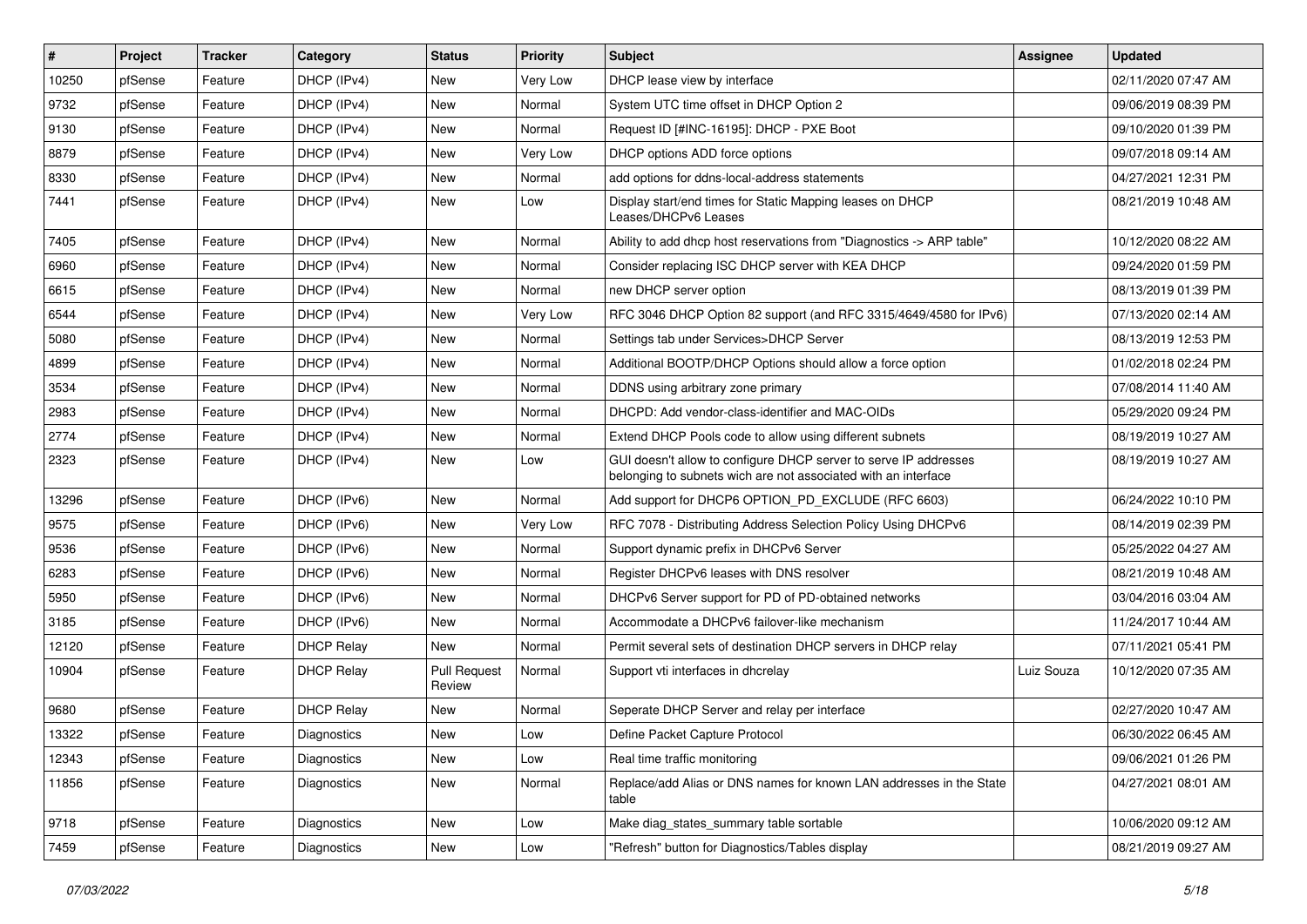| #     | Project | <b>Tracker</b> | Category             | <b>Status</b>                 | <b>Priority</b> | <b>Subject</b>                                                                                                      | Assignee           | <b>Updated</b>      |
|-------|---------|----------------|----------------------|-------------------------------|-----------------|---------------------------------------------------------------------------------------------------------------------|--------------------|---------------------|
| 7442  | pfSense | Feature        | Diagnostics          | New                           | Low             | Suggestions for Diagnostics / ARP Table and Diagnostics / NDP Table                                                 |                    | 08/21/2019 09:27 AM |
| 6804  | pfSense | Feature        | Diagnostics          | New                           | Very Low        | Add row counter into Diagnostics -> Edit File                                                                       |                    | 08/20/2019 03:44 PM |
| 5556  | pfSense | Feature        | Diagnostics          | New                           | Normal          | No error when downloading non-existing file on Diagnostics/Execute                                                  |                    | 08/20/2019 03:43 PM |
| 4914  | pfSense | Feature        | <b>Diagnostics</b>   | New                           | Low             | Packet Capture Settings                                                                                             |                    | 08/20/2019 08:51 AM |
| 4456  | pfSense | Feature        | <b>Diagnostics</b>   | New                           | Normal          | Packet capture additional filtering options                                                                         |                    | 08/20/2019 03:30 PM |
| 1656  | pfSense | Feature        | <b>Diagnostics</b>   | New                           | Normal          | Teach pfctl to kill states by port number                                                                           |                    | 08/21/2019 09:55 AM |
| 12139 | pfSense | Feature        | <b>DNS Forwarder</b> | New                           | Normal          | Add support in for specifying a DNSMASQ configuration file                                                          |                    | 07/16/2021 09:45 PM |
| 2410  | pfSense | Feature        | <b>DNS Forwarder</b> | New                           | Normal          | Support name based aliasing via CNAMEs or some other mechanism.                                                     |                    | 12/11/2012 09:56 PM |
| 12551 | pfSense | Feature        | <b>DNS Resolver</b>  | New                           | Low             | Add ability to set DNS resolver search domain list                                                                  |                    | 12/01/2021 11:18 AM |
| 11921 | pfSense | Feature        | <b>DNS Resolver</b>  | New                           | Very Low        | Feature Request: Compile unbound with EDNS Client Subnet (ECS)<br>module (--enable-subnet)                          |                    | 05/14/2021 07:29 AM |
| 9436  | pfSense | Feature        | <b>DNS Resolver</b>  | New                           | Normal          | Unbound: enable dnstap support                                                                                      |                    | 03/27/2019 07:54 PM |
| 8236  | pfSense | Feature        | <b>DNS Resolver</b>  | New                           | Normal          | Ability to configure "forward-first" and "forward-host" options for more<br>robust domain overrides in DNS Resolver |                    | 12/26/2017 01:26 AM |
| 7852  | pfSense | Feature        | <b>DNS Resolver</b>  | New                           | Normal          | Add views support to Unbound GUI                                                                                    |                    | 09/11/2017 12:26 PM |
| 7495  | pfSense | Feature        | <b>DNS Resolver</b>  | New                           | Low             | Ability to set TTL for local for Unbound host overrides and dhcp leases                                             |                    | 03/06/2018 09:46 AM |
| 6103  | pfSense | Feature        | <b>DNS Resolver</b>  | New                           | Normal          | DNS Resolver Outgoing Interfaces should be able to use Gateway<br>Groups                                            |                    | 10/21/2019 08:02 AM |
| 4798  | pfSense | Feature        | <b>DNS Resolver</b>  | New                           | Normal          | Make host and domain overrides available to both DNS Resolver and<br><b>DNS Forwarder</b>                           |                    | 06/29/2015 02:14 AM |
| 12848 | pfSense | Feature        | Dynamic DNS          | New                           | Normal          | Evaluation of the DynDNS "Result Match" string                                                                      |                    | 02/22/2022 02:01 AM |
| 12602 | pfSense | Feature        | Dynamic DNS          | New                           | Normal          | DHCPv6 should allow DDNS Client updates for hosts                                                                   |                    | 12/15/2021 11:00 AM |
| 12495 | pfSense | Feature        | <b>Dynamic DNS</b>   | <b>Pull Request</b><br>Review | Normal          | DynDNS: add deSEC IPv4&v6 simultaneos update                                                                        | <b>Lukas Wiest</b> | 11/01/2021 08:53 AM |
| 12494 | pfSense | Feature        | Dynamic DNS          | <b>Pull Request</b><br>Review | Normal          | DynDNS: make simultaneous update of IP and LegacyIP possible                                                        | Lukas Wiest        | 11/01/2021 08:52 AM |
| 11084 | pfSense | Feature        | Dynamic DNS          | New                           | Normal          | Dynamic DNS include option to specify virtual IP addresses                                                          |                    | 11/19/2020 01:26 PM |
| 10962 | pfSense | Feature        | <b>Dynamic DNS</b>   | New                           | Normal          | Add Cpanel support for Dynamic DNS Clients                                                                          |                    | 12/28/2020 01:56 PM |
| 9063  | pfSense | Feature        | Dynamic DNS          | New                           | Normal          | Allow dynamic DNS client entry to specify which Check IP service to use                                             |                    | 10/24/2018 11:53 AM |
| 7718  | pfSense | Feature        | <b>Dynamic DNS</b>   | New                           | Very Low        | Hostname for Custom DynDNS Updater.                                                                                 |                    | 07/24/2017 10:05 AM |
| 7418  | pfSense | Feature        | Dynamic DNS          | New                           | Normal          | Dynamic dns should be sorted interface name                                                                         |                    | 08/21/2019 08:58 AM |
| 7292  | pfSense | Feature        | <b>Dynamic DNS</b>   | New                           | Normal          | DynamicDNS configuration does not sync to HA secondary                                                              |                    | 02/21/2017 04:56 PM |
| 13242 | pfSense | Feature        | Gateway Monitoring   | New                           | Normal          | Enhancements to static route creation/deletion for dpinger monitor IPs                                              |                    | 06/03/2022 11:20 AM |
| 7671  | pfSense | Feature        | Gateway Monitoring   | New                           | Normal          | Gateway Monitoring Via Custom Script or Telnet.                                                                     |                    | 09/18/2020 02:59 PM |
| 3859  | pfSense | Feature        | Gateway Monitoring   | New                           | Low             | Make it possible to set the source IP address for gateway monitoring                                                |                    | 11/06/2016 10:12 PM |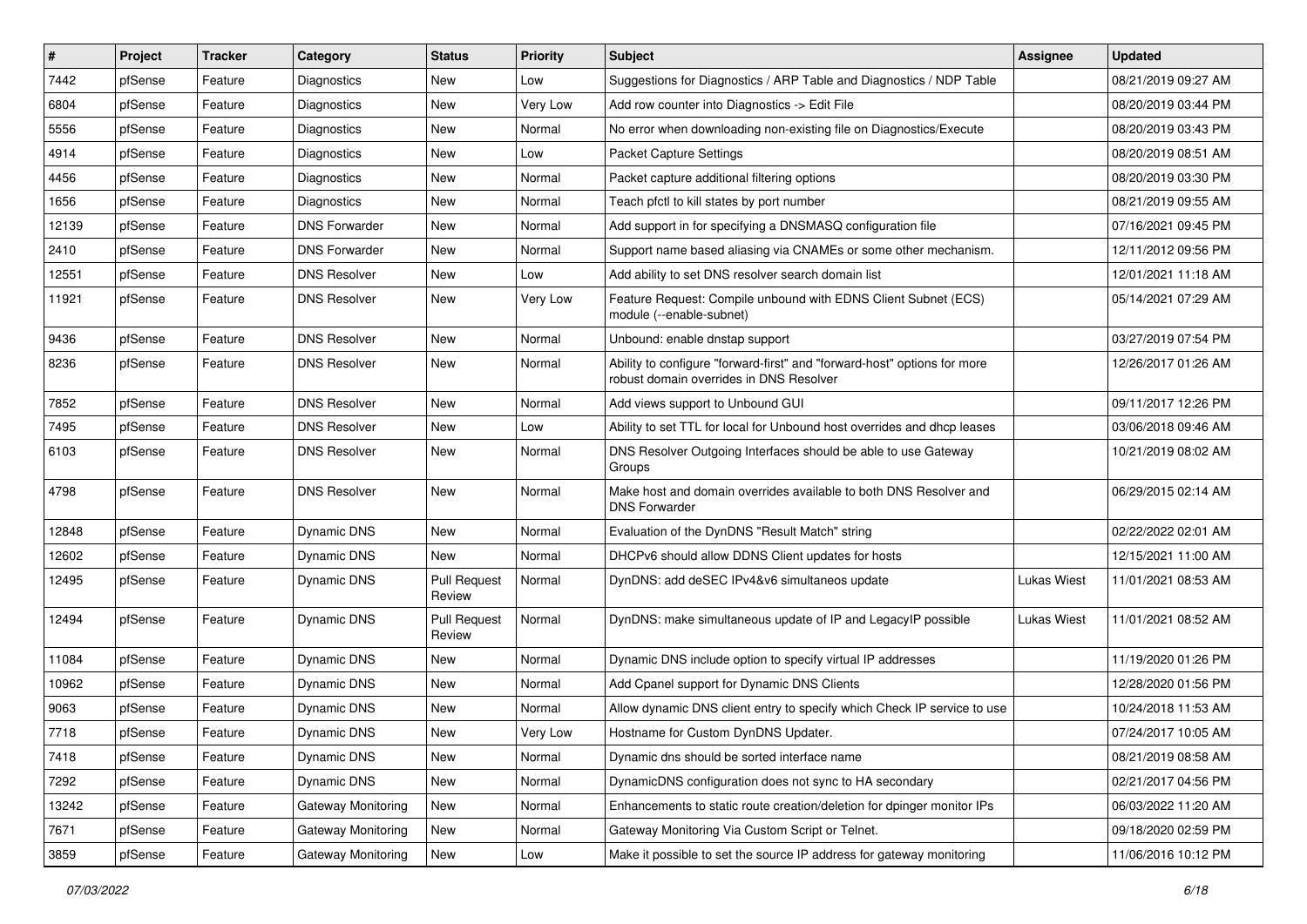| #     | Project | <b>Tracker</b> | Category                 | <b>Status</b> | <b>Priority</b> | Subject                                                                                                                          | <b>Assignee</b> | <b>Updated</b>      |
|-------|---------|----------------|--------------------------|---------------|-----------------|----------------------------------------------------------------------------------------------------------------------------------|-----------------|---------------------|
| 13294 | pfSense | Feature        | Gateways                 | New           | Low             | Change gateway name                                                                                                              |                 | 06/22/2022 06:07 PM |
| 12077 | pfSense | Feature        | Gateways                 | New           | Normal          | Allow stick-connections per gateway group                                                                                        |                 | 06/24/2021 08:45 AM |
| 11213 | pfSense | Feature        | Gateways                 | New           | Low             | Option to mark gateway as down directly from Table                                                                               |                 | 01/03/2021 07:09 AM |
| 12300 | pfSense | Feature        | Hardware / Drivers       | New           | Normal          | Add Aquantia Atlantic driver to pfsense                                                                                          |                 | 09/14/2021 06:49 AM |
| 11876 | pfSense | Feature        | Hardware / Drivers       | New           | Normal          | OpenSSL does not use QAT acceleration on pfSense Plus<br>21.02-RELEASE-p1 or 21.05-DEVELOPMENT                                   |                 | 05/03/2021 08:02 AM |
| 11438 | pfSense | Feature        | Hardware / Drivers       | New           | Low             | Allow multiple cryptographic accelerator modules to be loaded at the<br>same time                                                |                 | 02/18/2021 12:40 PM |
| 10805 | pfSense | Feature        | Hardware / Drivers       | New           | Normal          | Intel QAT (QuickAssist) encryption support for PfSense                                                                           |                 | 07/31/2020 03:13 PM |
| 10621 | pfSense | Feature        | Hardware / Drivers       | Feedback      | Normal          | Update system.inc/system_identify_specific_platform() update to<br>accommodate AWS, Azure and GCP                                |                 | 06/02/2020 03:16 PM |
| 9800  | pfSense | Feature        | Hardware / Drivers       | New           | Normal          | Add toggle for net.isr.dispatch=deferred in GUI                                                                                  |                 | 09/29/2019 06:18 AM |
| 8309  | pfSense | Feature        | Hardware / Drivers       | New           | Normal          | Include apuled driver to add support for LEDs on PC Engines APU<br>boards                                                        | Darryn Storm    | 08/20/2019 08:47 AM |
| 7720  | pfSense | Feature        | Hardware / Drivers       | New           | Normal          | Add general watchdog kernel modules (like ichwd) and watchdogd<br>support in the GUI.                                            |                 | 08/19/2019 01:20 PM |
| 7212  | pfSense | Feature        | Hardware / Drivers       | New           | Normal          | Provide Driver for SG-1000 Crypto Accelerator                                                                                    | Luiz Souza      | 08/20/2019 08:46 AM |
| 6574  | pfSense | Feature        | Hardware / Drivers       | New           | Normal          | Support USB RNDIS network interfaces                                                                                             |                 | 08/20/2019 08:46 AM |
| 10732 | pfSense | Feature        | <b>High Availability</b> | New           | Very Low        | Warning banner for secondary HA node                                                                                             |                 | 12/23/2021 03:34 AM |
| 8474  | pfSense | Feature        | <b>High Availability</b> | New           | Low             | Easier Conversion to HA Pair from Existing Non-HA Firewall                                                                       |                 | 04/19/2018 11:52 PM |
| 11954 | pfSense | Feature        | <b>IGMP Proxy</b>        | New           | Normal          | Multicast limits                                                                                                                 |                 | 05/25/2021 12:36 AM |
| 3862  | pfSense | Feature        | <b>IGMP Proxy</b>        | New           | Normal          | Allow configuration of IGMP proxy's 'quickleave' parameter from the web<br>interface                                             |                 | 04/05/2016 03:24 AM |
| 12813 | pfSense | Feature        | Installer                | New           | Low             | Recover extra data in the installer                                                                                              |                 | 02/17/2022 07:52 AM |
| 7541  | pfSense | Feature        | Installer                | New           | Normal          | ZFS Install, add hot spare option                                                                                                |                 | 08/14/2019 09:32 AM |
| 6457  | pfSense | Feature        | Installer                | New           | Normal          | Allow ability to configure AWS EC2 AMI via userdata                                                                              |                 | 09/21/2020 02:54 PM |
| 12746 | pfSense | Feature        | Interfaces               | New           | High            | IPoE feature for WAN interface                                                                                                   |                 | 02/01/2022 01:42 AM |
| 12679 | pfSense | Feature        | Interfaces               | New           | Normal          | Remind user to update DHCPv6 range when changing interface IPv6<br>prefix                                                        |                 | 01/12/2022 07:36 AM |
| 11243 | pfSense | Feature        | Interfaces               | New           | Normal          | individual pfctl snort2c tables per interface only blocking IPs for specific<br>interface when a rule triggers in snort/suricata |                 | 01/14/2021 03:02 PM |
| 11169 | pfSense | Feature        | Interfaces               | New           | Very Low        | Changing interface index order                                                                                                   |                 | 12/17/2020 05:44 AM |
| 11056 | pfSense | Feature        | Interfaces               | New           | Normal          | Add option to disable flow-control on interfaces in GUI                                                                          |                 | 11/11/2020 04:41 PM |
| 10890 | pfSense | Feature        | Interfaces               | New           | Normal          | Allow multiple assigned interfaces to track status of a single switch port                                                       |                 | 09/14/2020 07:20 AM |
| 10223 | pfSense | Feature        | Interfaces               | New           | Normal          | Add the ability to create additional loopback interfaces                                                                         |                 | 12/15/2020 04:35 PM |
| 10204 | pfSense | Feature        | Interfaces               | New           | Low             | Possible clarification of Track IPv6 Interface Subnet ID                                                                         |                 | 01/23/2020 01:04 PM |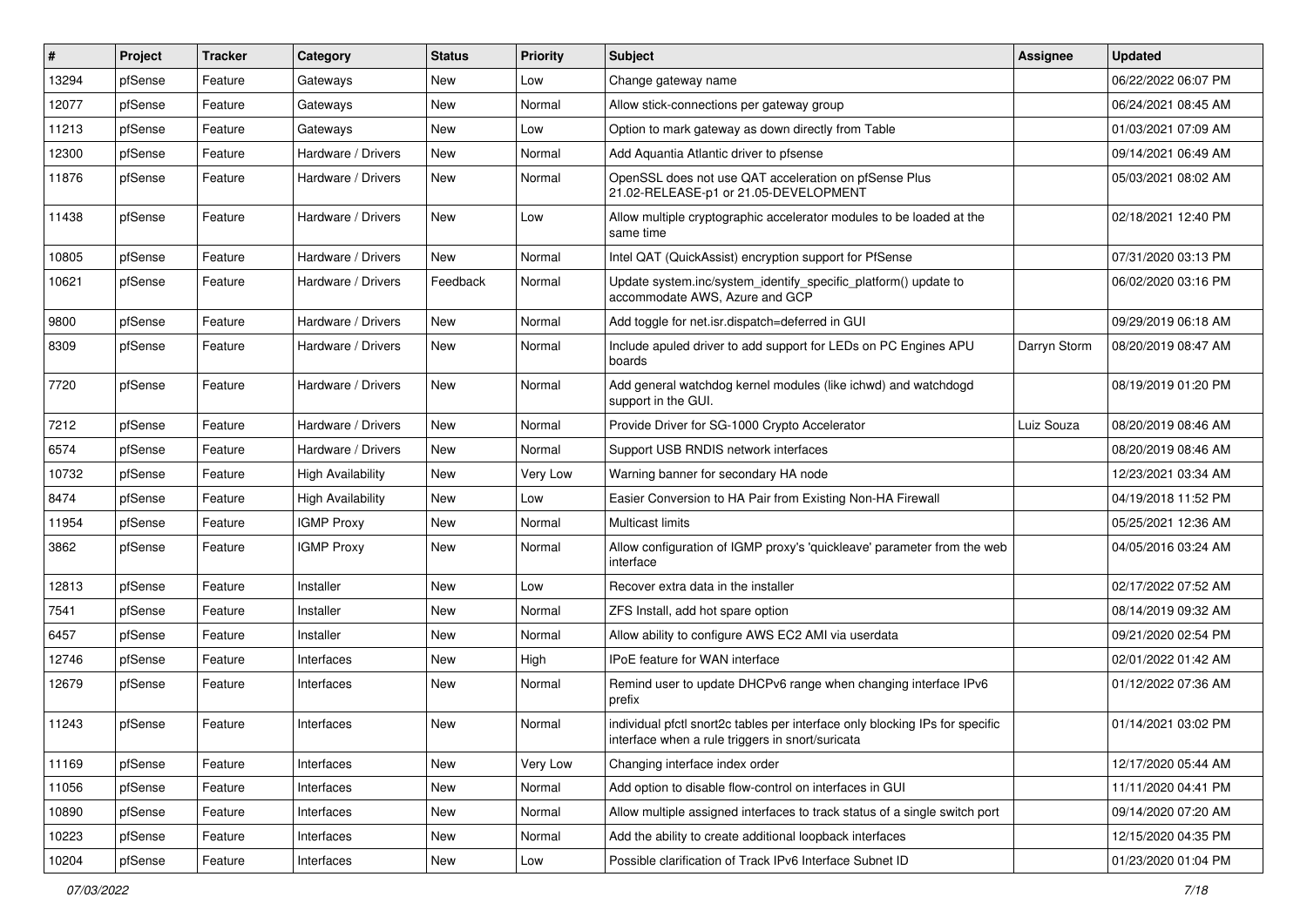| #     | Project | <b>Tracker</b> | Category     | <b>Status</b>                 | <b>Priority</b> | <b>Subject</b>                                                                               | Assignee            | <b>Updated</b>      |
|-------|---------|----------------|--------------|-------------------------------|-----------------|----------------------------------------------------------------------------------------------|---------------------|---------------------|
| 9464  | pfSense | Feature        | Interfaces   | New                           | Normal          | Marvell 6000 -- netgate hardware (e.g.: XG-7100, XG-3100) internal<br>switch LACP support    |                     | 04/08/2019 07:58 AM |
| 8520  | pfSense | Feature        | Interfaces   | New                           | Normal          | Option to auto-renew DHCP on interface with an offline gateway or<br>marked as down          |                     | 07/20/2021 11:00 AM |
| 8173  | pfSense | Feature        | Interfaces   | New                           | Normal          | dhcp6c - RAW Options                                                                         |                     | 05/29/2022 05:34 PM |
| 7626  | pfSense | Feature        | Interfaces   | New                           | Normal          | Add IPoE support for WAN                                                                     |                     | 01/01/2022 12:31 AM |
| 6845  | pfSense | Feature        | Interfaces   | New                           | Normal          | DHCP / DHCPv6 WAN client status page                                                         |                     | 08/19/2019 12:37 PM |
| 6796  | pfSense | Feature        | Interfaces   | New                           | Normal          | Allow hostnames as GRE and GIF endpoints                                                     |                     | 08/13/2019 02:35 PM |
| 6038  | pfSense | Feature        | Interfaces   | New                           | Normal          | Add ability to configure which interface is chosen for defining hostname<br>IP in /etc/hosts |                     | 07/07/2017 09:56 AM |
| 5474  | pfSense | Feature        | Interfaces   | New                           | Normal          | Add 802.1x configuration to wired interfaces.                                                |                     | 03/16/2016 04:32 PM |
| 2386  | pfSense | Feature        | Interfaces   | <b>Pull Request</b><br>Review | Normal          | Bridge member that is not an assigned interface                                              | <b>Viktor Gurov</b> | 12/02/2020 06:01 AM |
| 2357  | pfSense | Feature        | Interfaces   | <b>New</b>                    | Low             | Support Dual Stack Lite                                                                      |                     | 05/13/2014 09:39 PM |
| 1337  | pfSense | Feature        | Interfaces   | Assigned                      | Normal          | VLANs with different MAC address than parent interface                                       |                     | 04/21/2022 12:39 PM |
| 13264 | pfSense | Feature        | <b>IPsec</b> | New                           | Normal          | IPSec Phase2 select multiple PFS key groups                                                  |                     | 06/10/2022 04:29 PM |
| 13227 | pfSense | Feature        | <b>IPsec</b> | New                           | High            | Enable IPSec Virtual IP Pool assignment by Radius for Mobile Users -<br><b>SIMPLE FIX</b>    |                     | 05/27/2022 10:15 AM |
| 12473 | pfSense | Feature        | <b>IPsec</b> | New                           | Normal          | Allow user adjustment of IPsec Keep Alive periodic checks                                    |                     | 12/22/2021 05:59 AM |
| 9857  | pfSense | Feature        | <b>IPsec</b> | New                           | Normal          | IPsec Down/Up SMTP Notifications                                                             |                     | 08/31/2021 08:07 AM |
| 8346  | pfSense | Feature        | <b>IPsec</b> | New                           | Normal          | Let pFSense act as an IPSec XAuth VPN Client                                                 |                     | 02/23/2018 07:39 AM |
| 8168  | pfSense | Feature        | <b>IPsec</b> | New                           | Normal          | strongswan dhcp option                                                                       |                     | 12/19/2017 04:14 AM |
| 8036  | pfSense | Feature        | <b>IPsec</b> | New                           | Normal          | Want to run multiple Mobile Client IKEv2 server instances                                    |                     | 08/14/2019 09:31 AM |
| 7773  | pfSense | Feature        | <b>IPsec</b> | New                           | Normal          | IPSec using IKEv2 with split DNS not using provided domain names                             |                     | 08/15/2017 05:25 PM |
| 7738  | pfSense | Feature        | <b>IPsec</b> | New                           | Normal          | Highlight which IPSec (or other VPN) crypto modes are<br>hardware-accelerated in the UI      |                     | 08/13/2019 03:46 PM |
| 7248  | pfSense | Feature        | <b>IPsec</b> | New                           | Normal          | Web UI for IPSec settings should warn about poor security choices                            | Jim Pingle          | 10/31/2019 12:15 PM |
| 6213  | pfSense | Feature        | <b>IPsec</b> | New                           | Normal          | IPSEC: IPV4/IPV6 dual-interface-stack support for Mobile IKE                                 |                     | 04/20/2016 07:48 AM |
| 5331  | pfSense | Feature        | <b>IPsec</b> | New                           | Normal          | IPSec table for tuning strongswan.conf                                                       |                     | 05/05/2021 12:10 AM |
| 4989  | pfSense | Feature        | <b>IPsec</b> | New                           | Normal          | Allow all valid strongswan remote gateway options in gui                                     |                     | 08/20/2015 02:57 PM |
| 4688  | pfSense | Feature        | <b>IPsec</b> | New                           | Normal          | Missing TFC Traffic Flow Confidentiality support                                             |                     | 11/15/2021 12:27 PM |
| 4591  | pfSense | Feature        | <b>IPsec</b> | New                           | Normal          | IPSec Failover Support for IP Addresses instead of Dynamic DNS /<br>Failover Group           |                     | 09/04/2020 12:17 AM |
| 4234  | pfSense | Feature        | <b>IPsec</b> | Assigned                      | Low             | allow for strict user <> cn validation of mobile ipsec users when using<br>rsa+xauth         |                     | 01/24/2017 06:11 AM |
| 946   | pfSense | Feature        | <b>IPsec</b> | New                           | Normal          | Allow aliases to be used to define IPsec phase 2 networks                                    |                     | 04/21/2022 12:39 PM |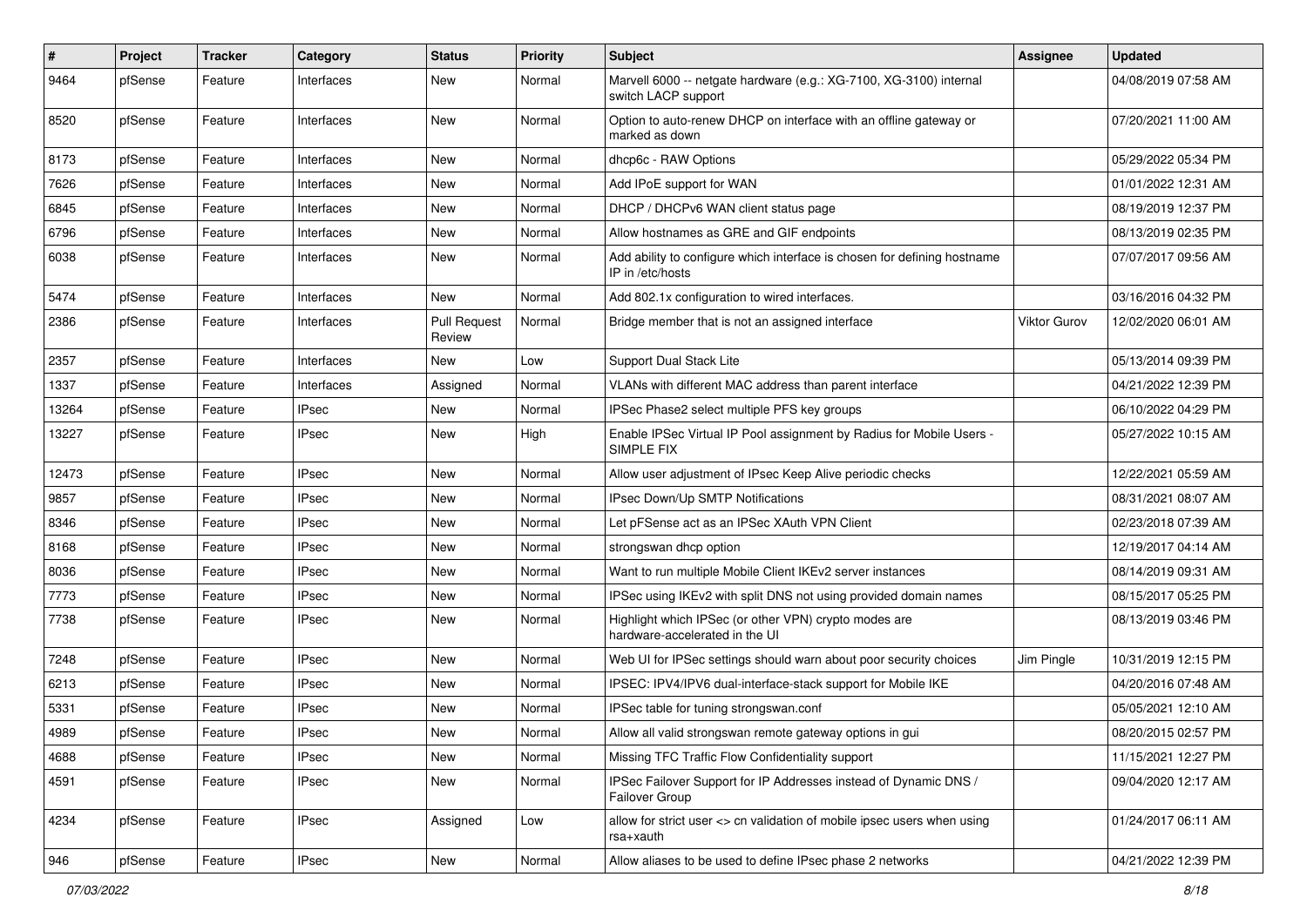| $\vert$ # | Project | <b>Tracker</b> | Category                                        | <b>Status</b> | Priority | <b>Subject</b>                                                                               | <b>Assignee</b> | <b>Updated</b>      |
|-----------|---------|----------------|-------------------------------------------------|---------------|----------|----------------------------------------------------------------------------------------------|-----------------|---------------------|
| 8262      | pfSense | Feature        | IPv6 Router<br>Advertisements<br>(RADVD)        | New           | Normal   | Make each prefix flags configurable separately.                                              |                 | 01/16/2018 12:35 PM |
| 6816      | pfSense | Feature        | IPv6 Router<br>Advertisements<br>(RADVD)        | <b>New</b>    | Normal   | Status and/or Diagnostics page for radvd                                                     |                 | 08/13/2019 02:35 PM |
| 4470      | pfSense | Feature        | <b>IPv6 Router</b><br>Advertisements<br>(RADVD) | New           | Normal   | RA page in GUI                                                                               |                 | 08/20/2019 12:20 PM |
| 3718      | pfSense | Feature        | IPv6 Router<br>Advertisements<br>(RADVD)        | New           | Normal   | radvd - enhancement proposal: ability to advertise routes and some fixes<br>patches attached |                 | 03/22/2020 02:59 PM |
| 7563      | pfSense | Feature        | L <sub>2</sub> TP                               | New           | Normal   | 12tp Suggestion: consider allowing IP/Subnet for the user.                                   |                 | 08/21/2019 10:52 AM |
| 4499      | pfSense | Feature        | LAGG Interfaces                                 | New           | Normal   | pfSense LAGG interfaces; unable to set speed and duplex for member<br>interfaces.            |                 | 08/21/2019 11:16 AM |
| 2504      | pfSense | Feature        | <b>LAGG Interfaces</b>                          | <b>New</b>    | Normal   | lagg enhancements                                                                            |                 | 01/08/2021 12:17 PM |
| 336       | pfSense | Feature        | <b>LAGG Interfaces</b>                          | New           | Normal   | Option to create lagg under assign interfaces                                                |                 | 08/21/2019 11:16 AM |
| 12625     | pfSense | Feature        | Logging                                         | New           | Normal   | Granular logging options for default firewall rules.                                         |                 | 12/21/2021 06:39 PM |
| 11324     | pfSense | Feature        | Logging                                         | New           | Normal   | Separate syslog "Remote log servers" Parameters                                              |                 | 01/27/2021 10:47 AM |
| 10581     | pfSense | Feature        | Logging                                         | New           | Normal   | Provide ability to disable nginx access logging to remote syslog server                      |                 | 05/21/2020 08:36 PM |
| 9060      | pfSense | Feature        | Logging                                         | New           | Normal   | add rule name filtering field for firewall log viewer                                        |                 | 08/14/2019 12:38 PM |
| 9038      | pfSense | Feature        | Logging                                         | New           | Normal   | Live view of any log file                                                                    |                 | 08/19/2019 02:55 PM |
| 8372      | pfSense | Feature        | Logging                                         | New           | Normal   | add gui setting to adjust refresh rate for dynamic firewall logs                             |                 | 08/14/2019 10:31 AM |
| 7800      | pfSense | Feature        | Logging                                         | New           | Normal   | Add option for state logging                                                                 |                 | 08/13/2019 03:51 PM |
| 7365      | pfSense | Feature        | Logging                                         | New           | Low      | Pass firewall/filter rule set through logging for centralized loggers to key<br>on           |                 | 03/07/2017 10:44 AM |
| 7030      | pfSense | Feature        | Multi-WAN                                       | New           | Very Low | New Feature Load Balance Per Amount Of GB                                                    |                 | 08/13/2019 02:56 PM |
| 3115      | pfSense | Feature        | Multi-WAN                                       | New           | Normal   | Traffic shaping for multi WAN                                                                |                 | 12/07/2015 02:20 PM |
| 1388      | pfSense | Feature        | Multi-WAN                                       | New           | Normal   | 3G outbound failover connection with auto dial-up and hang-up                                |                 | 08/21/2019 11:27 AM |
| 855       | pfSense | Feature        | Multi-WAN                                       | New           | Normal   | Ability to selectively kill states on gateways recovery                                      |                 | 03/11/2022 08:30 AM |
| 290       | pfSense | Feature        | Multi-WAN                                       | New           | Low      | Add Multi-WAN awareness to UPnP                                                              |                 | 01/06/2016 05:24 PM |
| 228       | pfSense | Feature        | Multi-WAN                                       | New           | Normal   | Multi-WAN support with same gateway on multiple WANs                                         |                 | 04/11/2015 01:10 AM |
| 12903     | pfSense | Feature        | Notifications                                   | New           | Normal   | alternative authentication methods for email notifications?                                  |                 | 03/07/2022 07:52 AM |
| 10718     | pfSense | Feature        | <b>Notifications</b>                            | New           | Normal   | Email notifications - add new field to enter a from: name                                    |                 | 07/01/2020 09:08 AM |
| 10467     | pfSense | Feature        | Notifications                                   | New           | Very Low | Email alert functionality for system health                                                  |                 | 05/21/2020 06:02 AM |
| 9336      | pfSense | Feature        | Notifications                                   | New           | Very Low | Make Dynamic DNS update notification e-mail optional                                         |                 | 02/18/2019 11:49 AM |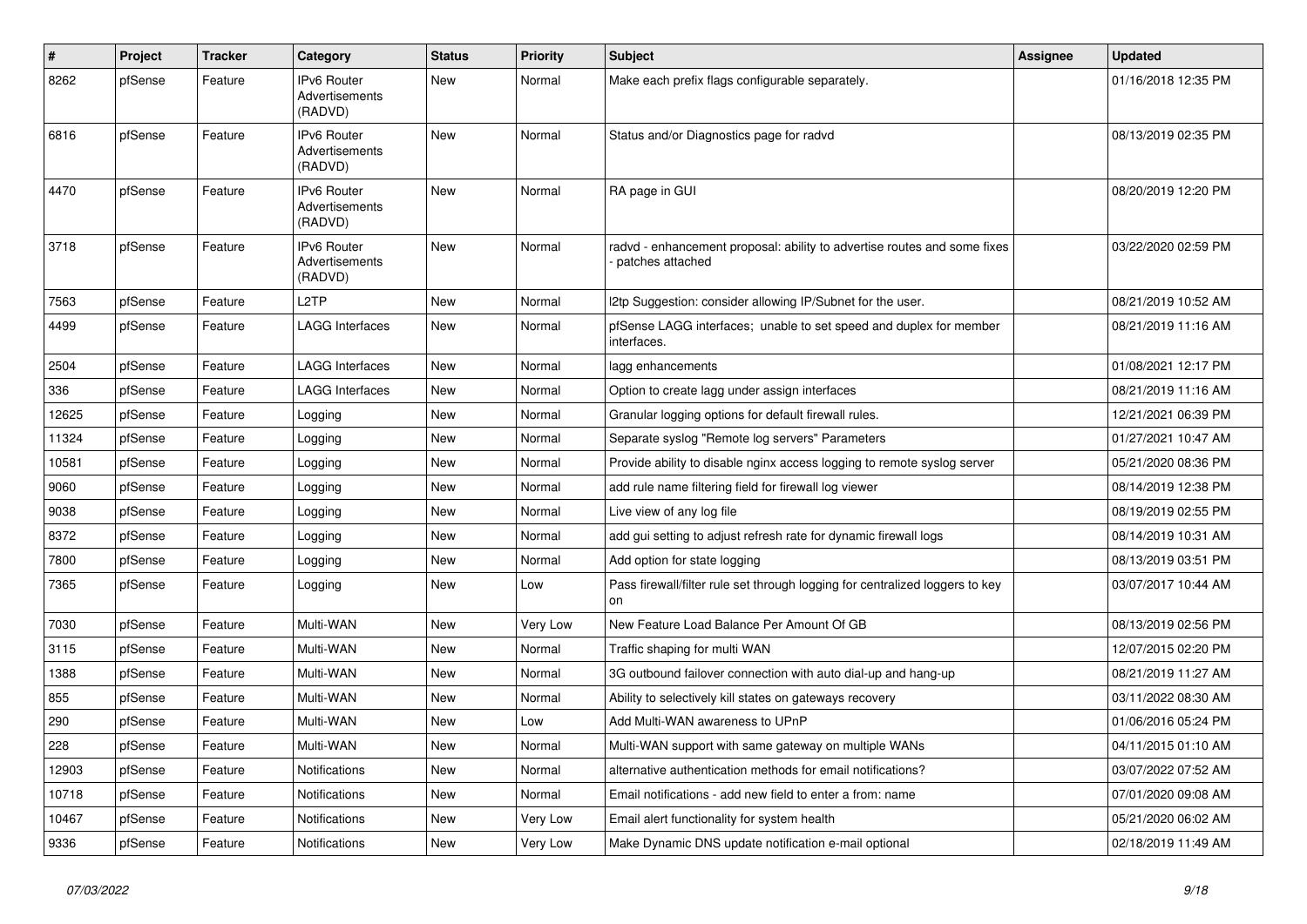| $\vert$ # | Project | <b>Tracker</b> | Category       | <b>Status</b>                 | <b>Priority</b> | <b>Subject</b>                                                                                               | <b>Assignee</b> | <b>Updated</b>      |
|-----------|---------|----------------|----------------|-------------------------------|-----------------|--------------------------------------------------------------------------------------------------------------|-----------------|---------------------|
| 4501      | pfSense | Feature        | Notifications  | New                           | Normal          | Allow email report to send multiple destination                                                              |                 | 02/06/2016 04:07 AM |
| 4374      | pfSense | Feature        | Notifications  | New                           | Low             | Add timestamps to notification e-mails                                                                       |                 | 02/05/2015 12:43 AM |
| 4128      | pfSense | Feature        | Notifications  | New                           | Normal          | Email notification webqui configuration                                                                      |                 | 11/18/2021 12:48 PM |
| 1506      | pfSense | Feature        | Notifications  | New                           | Normal          | Notifications should spool                                                                                   |                 | 05/05/2011 12:58 PM |
| 10404     | pfSense | Feature        | <b>NTPD</b>    | New                           | Normal          | Consider using chrony for NTP services                                                                       |                 | 11/23/2021 06:59 PM |
| 8794      | pfSense | Feature        | <b>NTPD</b>    | New                           | Normal          | NTP authentiction                                                                                            | Tod L           | 08/05/2021 01:20 AM |
| 8149      | pfSense | Feature        | <b>NTPD</b>    | New                           | Normal          | <b>NTPsec</b>                                                                                                |                 | 10/11/2020 10:59 AM |
| 7287      | pfSense | Feature        | <b>NTPD</b>    | New                           | Normal          | NTP add support for ACTS ref clock                                                                           |                 | 10/12/2020 07:45 AM |
| 7201      | pfSense | Feature        | <b>NTPD</b>    | New                           | Normal          | NTP Support multiple GPS reference clocks                                                                    |                 | 04/27/2021 12:31 PM |
| 6604      | pfSense | Feature        | <b>NTPD</b>    | New                           | Normal          | Allow NTP server list to be overridden by DHCP/PPP                                                           |                 | 08/13/2019 01:39 PM |
| 6569      | pfSense | Feature        | <b>NTPD</b>    | New                           | Normal          | Support Rockwell ZODIAC binary protocol (Jupiter receiver) for high<br>precision                             | Jim Pingle      | 07/18/2016 11:45 AM |
| 6554      | pfSense | Feature        | <b>NTPD</b>    | New                           | Normal          | Reintroduce NTP mode7 for IEEE 1588 PTPd interop                                                             |                 | 08/13/2019 01:40 PM |
| 13293     | pfSense | Feature        | OpenVPN        | New                           | Normal          | Option to set auth-gen-token in OpenVPN GUI                                                                  |                 | 06/21/2022 02:35 PM |
| 13091     | pfSense | Feature        | <b>OpenVPN</b> | New                           | Normal          | RFE: Ability to specify the order of OpenVPN Authentication servers                                          |                 | 04/22/2022 04:30 PM |
| 13085     | pfSense | Feature        | OpenVPN        | <b>Pull Request</b><br>Review | Normal          | OpenVPN: expose NBDD servers in GUI + fix GUI bugs                                                           | Jim Pingle      | 04/22/2022 11:09 AM |
| 13009     | pfSense | Feature        | OpenVPN        | New                           | Normal          | Add option for multiple remote addresses to OpenVPN Client                                                   |                 | 03/31/2022 12:42 PM |
| 12874     | pfSense | Feature        | <b>OpenVPN</b> | New                           | Normal          | OpenVPN RADIUS Framed-Pool                                                                                   |                 | 02/25/2022 02:24 PM |
| 12522     | pfSense | Feature        | OpenVPN        | New                           | Very Low        | More flexible Client-Specific Override options for controlling options<br>pushed to clients                  |                 | 04/11/2022 03:11 PM |
| 12466     | pfSense | Feature        | OpenVPN        | New                           | Very Low        | Option to Disable Renegotiation timer in OpenVPN Server                                                      |                 | 06/27/2022 07:22 AM |
| 12121     | pfSense | Feature        | <b>OpenVPN</b> | New                           | Normal          | Wider "local network(s)" fields in OpenVPN server configuration                                              |                 | 07/19/2021 07:37 AM |
| 11625     | pfSense | Feature        | <b>OpenVPN</b> | New                           | Normal          | Cisco-AVPair aliases support                                                                                 |                 | 03/05/2021 12:35 AM |
| 10651     | pfSense | Feature        | OpenVPN        | New                           | Normal          | Remove/replace deprecated OpenVPN options                                                                    |                 | 06/10/2020 11:32 AM |
| 9838      | pfSense | Feature        | OpenVPN        | New                           | Normal          | PKCS11 support                                                                                               |                 | 10/20/2019 02:12 PM |
| 9156      | pfSense | Feature        | <b>OpenVPN</b> | New                           | Normal          | OpenVPN: Add tickbox for 'nopool' directive                                                                  |                 | 04/14/2020 01:45 PM |
| 8532      | pfSense | Feature        | OpenVPN        | New                           | Low             | Ability to add metric to pushed routes                                                                       |                 | 05/22/2018 07:45 AM |
| 7881      | pfSense | Feature        | OpenVPN        | New                           | Normal          | OpenVPN client - add support for multiple server entries                                                     |                 | 08/14/2019 09:32 AM |
| 7281      | pfSense | Feature        | OpenVPN        | New                           | Normal          | OpenVPN: Add support for IPv6 dynamic prefix selection                                                       |                 | 12/21/2017 08:56 PM |
| 7078      | pfSense | Feature        | OpenVPN        | New                           | Low             | Allow reordering of client specific overrides in OpenVPN                                                     |                 | 11/21/2019 02:48 PM |
| 5835      | pfSense | Feature        | OpenVPN        | New                           | Very Low        | Improve OpenVPN client gateway detection in edge cases where the<br>remote does not send gateway information |                 | 03/20/2016 12:29 AM |
| 5525      | pfSense | Feature        | OpenVPN        | New                           | Normal          | Add static routes for OpenVPN client remote peer addresses when using<br>non-default WANs                    |                 | 11/25/2015 08:44 AM |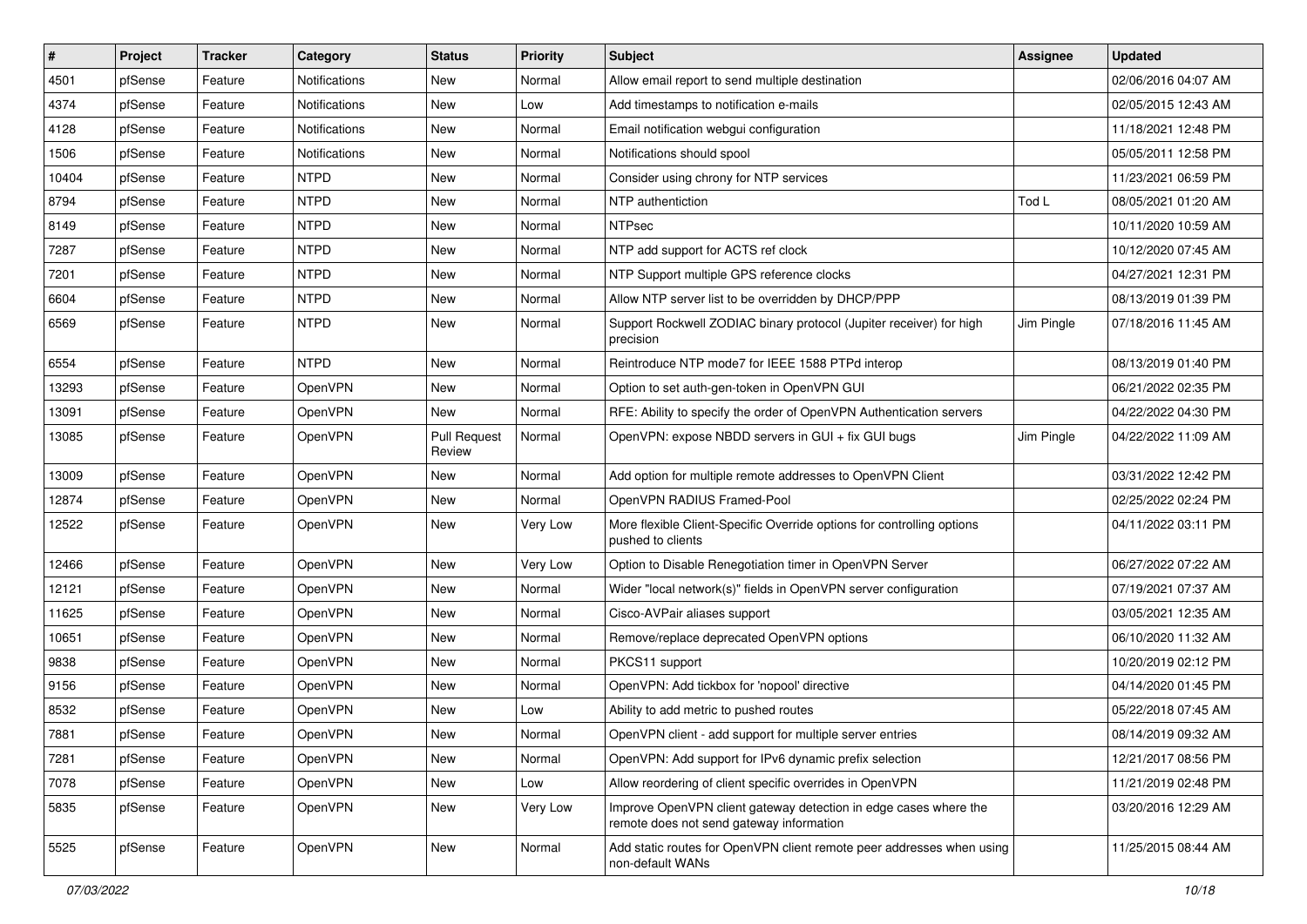| $\vert$ # | <b>Project</b> | <b>Tracker</b> | Category                | <b>Status</b> | Priority | <b>Subject</b>                                                                          | Assignee     | <b>Updated</b>      |
|-----------|----------------|----------------|-------------------------|---------------|----------|-----------------------------------------------------------------------------------------|--------------|---------------------|
| 4010      | pfSense        | Feature        | OpenVPN                 | New           | Normal   | OpenVPN always loads engines available on openssl                                       |              | 07/08/2016 10:29 PM |
| 3652      | pfSense        | Feature        | OpenVPN                 | New           | Normal   | OpenVPN - Dynamic IPv6 Tunnel Network                                                   |              | 03/20/2019 09:50 AM |
| 1434      | pfSense        | Feature        | <b>OpenVPN</b>          | New           | Normal   | Radius Accounting in OpenVPN                                                            |              | 05/04/2013 03:06 PM |
| 753       | pfSense        | Feature        | OpenVPN                 | New           | Normal   | Add OpenVPN foreign option support                                                      |              | 09/02/2019 10:38 AM |
| 12521     | pfSense        | Feature        | <b>Operating System</b> | New           | Very Low | Add the BBR2, QUIC, RACK Congestion Control (CC) protocols                              |              | 11/15/2021 07:40 AM |
| 12066     | pfSense        | Feature        | <b>Operating System</b> | New           | Very Low | Include man and man pages for all core programs and packages                            |              | 06/21/2021 07:44 AM |
| 11369     | pfSense        | Feature        | <b>Operating System</b> | New           | Low      | add Enabling IPv6 Source Address Validation support                                     |              | 02/04/2021 10:03 AM |
| 10995     | pfSense        | Feature        | <b>Operating System</b> | New           | Low      | Remove VMware MSI-X from the PCI blacklist.                                             |              | 10/20/2020 11:40 AM |
| 10238     | pfSense        | Feature        | <b>Operating System</b> | New           | Very Low | Periodic Scrub of ZFS filesystem                                                        |              | 12/31/2020 03:02 PM |
| 9942      | pfSense        | Feature        | <b>Operating System</b> | New           | Normal   | Give pfSense the possibility to change the keyboard Layout for console<br>users         |              | 01/22/2021 02:33 AM |
| 9876      | pfSense        | Feature        | <b>Operating System</b> | New           | Normal   | PFsense on KVM: Web interface hint to disable "Hardware Checksum<br>Offloading"         |              | 07/03/2020 07:11 AM |
| 7783      | pfSense        | Feature        | Operating System        | New           | Normal   | Support for hosting VMs on pfSense using bhyve                                          |              | 03/25/2022 11:53 AM |
| 7602      | pfSense        | Feature        | <b>Operating System</b> | New           | Normal   | Auto-Create bootable USB for recovery                                                   |              | 08/13/2019 09:50 AM |
| 6412      | pfSense        | Feature        | <b>Operating System</b> | New           | Normal   | Add includedir directive for /var/etc/xinet.d to xinetd configuration                   |              | 08/13/2019 01:23 PM |
| 6228      | pfSense        | Feature        | <b>Operating System</b> | New           | Normal   | Please provide a means for IGMPv3 and MLDv2 support                                     |              | 05/20/2020 03:21 PM |
| 5619      | pfSense        | Feature        | <b>Operating System</b> | New           | Normal   | Curl with ARES support                                                                  |              | 08/13/2019 02:56 PM |
| 4632      | pfSense        | Feature        | <b>Operating System</b> | New           | Normal   | Support for Multipath TCP (MPTCP)                                                       | Jim Thompson | 03/01/2022 05:39 AM |
| 3943      | pfSense        | Feature        | <b>Operating System</b> | New           | Low      | pf - divert-reply not implemented (usefull for haproxy)                                 |              | 10/16/2014 06:42 PM |
| 2117      | pfSense        | Feature        | <b>Operating System</b> | New           | Normal   | 6RD support for ISPs like Swisscom                                                      |              | 08/22/2014 10:40 AM |
| 790       | pfSense        | Feature        | <b>Operating System</b> | New           | Normal   | Advanced options for dnsclient (resolv.conf)                                            |              | 04/21/2022 12:39 PM |
| 13054     | pfSense        | Feature        | Package System          | New           | Normal   | Package plugin hook for web server configuration stanzas                                | Jim Pingle   | 04/12/2022 03:04 PM |
| 12248     | pfSense        | Feature        | Package System          | New           | Low      | Package Update Availability Notification                                                |              | 11/28/2021 10:02 AM |
| 10645     | pfSense        | Feature        | Package System          | New           | Very Low | Choosing active repo after restoring config but before starting pkgs<br>auto-installing |              | 09/22/2020 01:04 PM |
| 10137     | pfSense        | Feature        | Package System          | New           | Normal   | net-mgmt/arpwatch: Update to 3.0                                                        |              | 12/30/2019 05:16 PM |
| 9574      | pfSense        | Feature        | Package System          | New           | Normal   | Show changelog at package upgrade                                                       |              | 06/02/2019 04:35 AM |
| 8178      | pfSense        | Feature        | Package System          | New           | Normal   | Allow setting attributes for form elements in package XML                               |              | 12/09/2017 07:48 PM |
| 7888      | pfSense        | Feature        | Package System          | New           | Normal   | Add a button in package manager GUI to upgrade all packages                             |              | 09/28/2017 05:50 AM |
| 7531      | pfSense        | Feature        | Package System          | New           | Low      | pkg behavior when encountering invalid SSL certificate                                  |              | 05/08/2017 06:57 PM |
| 7521      | pfSense        | Feature        | Package System          | New           | High     | Package Updates via Mirror                                                              |              | 05/04/2017 08:21 PM |
| 6842      | pfSense        | Feature        | Package System          | New           | Low      | Package Manager progress bar should indicate overall progress                           |              | 08/21/2019 08:55 AM |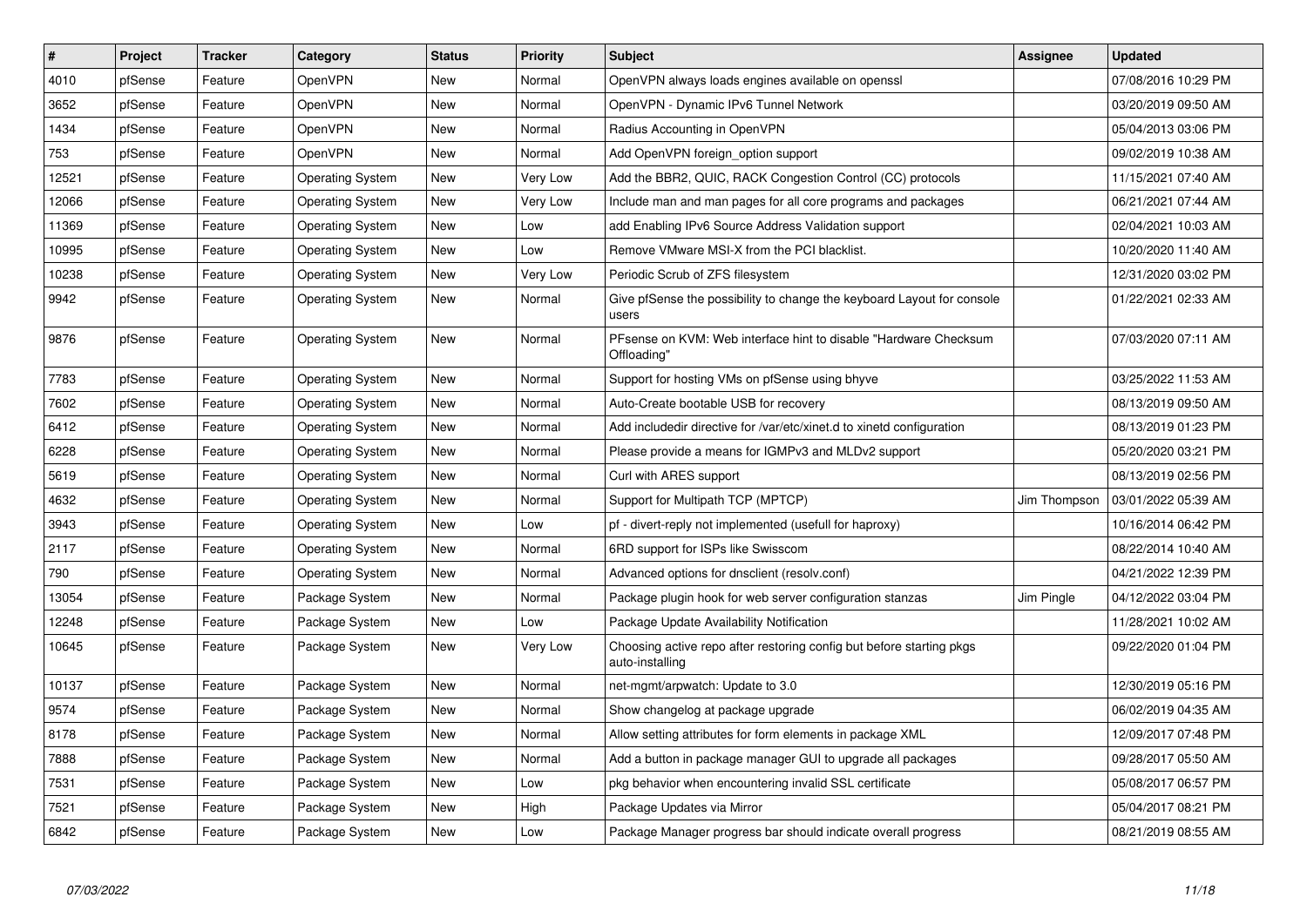| $\sharp$ | Project | <b>Tracker</b> | Category              | <b>Status</b>                 | <b>Priority</b> | Subject                                                                                            | Assignee          | <b>Updated</b>      |
|----------|---------|----------------|-----------------------|-------------------------------|-----------------|----------------------------------------------------------------------------------------------------|-------------------|---------------------|
| 6500     | pfSense | Feature        | Package System        | New                           | Normal          | Should be a way to determine which packages are available without<br>having to update/install      |                   | 06/17/2016 05:34 PM |
| 5510     | pfSense | Feature        | Package System        | New                           | Normal          | Need a simple way to enable/disable package-installed services                                     |                   | 04/21/2022 12:39 PM |
| 3623     | pfSense | Feature        | Package System        | New                           | Normal          | Allow each package to choose if it is restarted on interface events                                |                   | 04/26/2014 01:00 PM |
| 2024     | pfSense | Feature        | Package System        | New                           | Normal          | RRD Graphs for packages                                                                            |                   | 08/13/2019 12:24 PM |
| 13094    | pfSense | Feature        | Packet Capture        | <b>Pull Request</b><br>Review | Normal          | Allow packet capture filtering in tagged packets                                                   | Marcos<br>Mendoza | 04/24/2022 06:06 PM |
| 13017    | pfSense | Feature        | Packet Capture        | New                           | Normal          | Packet capture: add preview results while capture is running                                       |                   | 04/09/2022 11:08 AM |
| 9617     | pfSense | Feature        | PPP Interfaces        | New                           | Normal          | PPPoE Static IP Configuration in GUI                                                               |                   | 10/15/2021 08:52 PM |
| 8078     | pfSense | Feature        | <b>PPP</b> Interfaces | New                           | Normal          | PPPoE Reconnect Wait Time                                                                          |                   | 11/09/2017 05:13 PM |
| 3552     | pfSense | Feature        | PPP Interfaces        | New                           | Normal          | Allow configuring link keep-alive value in PPP                                                     |                   | 05/14/2014 10:26 AM |
| 3162     | pfSense | Feature        | PPP Interfaces        | New                           | Low             | <b>MLPPP Status of connections</b>                                                                 |                   | 08/20/2019 10:20 AM |
| 2443     | pfSense | Feature        | <b>PPP</b> Interfaces | New                           | Normal          | Automatically start 3G usb interfaces upon plugin                                                  |                   | 05/20/2012 05:37 PM |
| 895      | pfSense | Feature        | PPP Interfaces        | New                           | Very Low        | PPP subsystem MPPE/MPPC support                                                                    |                   | 09/10/2019 04:24 PM |
| 9633     | pfSense | Feature        | PPPoE Server          | New                           | Normal          | PPPoE/L2TP Server Status Page                                                                      |                   | 10/09/2021 12:05 PM |
| 1826     | pfSense | Feature        | PPPoE Server          | New                           | Normal          | PPPoE server IPv6 support                                                                          |                   | 03/25/2022 04:25 PM |
| 1833     | pfSense | Feature        | PPTP                  | New                           | Normal          | PPTP type WAN IPv6 support                                                                         |                   | 08/20/2019 10:12 AM |
| 13297    | pfSense | Feature        | Routing               | New                           | Normal          | Support for Gateway Groups as Static Route destinations                                            |                   | 06/24/2022 07:41 AM |
| 9544     | pfSense | Feature        | Routing               | New                           | Normal          | Enable RADIX MPATH                                                                                 |                   | 04/21/2022 12:39 PM |
| 4796     | pfSense | Feature        | Routing               | New                           | Normal          | Support Multiple FIBs in pfSense                                                                   | Luiz Souza        | 09/22/2017 12:12 AM |
| 5307     | pfSense | Feature        | <b>RRD Graphs</b>     | New                           | Low             | Add logarithmic scale option to RRD graphs                                                         |                   | 10/14/2015 07:37 AM |
| 4292     | pfSense | Feature        | <b>RRD Graphs</b>     | New                           | Normal          | Show 95th Percentile for IPv6 Traffic in RRD Graphs                                                |                   | 01/25/2015 02:24 PM |
| 12676    | pfSense | Feature        | Rules / NAT           | New                           | Normal          | Add the Tagged option on the Port Forward rules edit page                                          |                   | 01/11/2022 05:52 AM |
| 12665    | pfSense | Feature        | Rules / NAT           | New                           | Normal          | Ability to add custom pf rules from the GUI                                                        |                   | 01/07/2022 09:30 AM |
| 12370    | pfSense | Feature        | Rules / NAT           | New                           | Low             | Add limiters to Queue column on firewall rule list                                                 |                   | 09/14/2021 07:37 AM |
| 12190    | pfSense | Feature        | Rules / NAT           | New                           | Normal          | Add ability to reference ipv6 prefix in firewall rules and aliases                                 |                   | 08/05/2021 01:47 PM |
| 11262    | pfSense | Feature        | Rules / NAT           | New                           | Normal          | Time Based Rules - selects all days in the current month                                           |                   | 04/27/2021 12:32 PM |
| 10446    | pfSense | Feature        | Rules / NAT           | New                           | Very Low        | VIP address is not shown in firewall rules                                                         |                   | 06/09/2022 02:07 PM |
| 10312    | pfSense | Feature        | Rules / NAT           | New                           | Low             | Reordering of NAT rules without dragging                                                           |                   | 03/03/2020 07:28 AM |
| 9591     | pfSense | Feature        | Rules / NAT           | New                           | Normal          | Add under firewall rules a search box                                                              |                   | 08/14/2019 02:39 PM |
| 8599     | pfSense | Feature        | Rules / NAT           | New                           | Very Low        | IPv6 flow labels                                                                                   |                   | 07/16/2018 07:36 AM |
| 8385     | pfSense | Feature        | Rules / NAT           | New                           | Normal          | Utilize IP addresses from successfully authenticated OpenVPN<br>endpoints to Update Firewall Rules |                   | 07/19/2018 03:07 PM |
| 8316     | pfSense | Feature        | Rules / NAT           | New                           | Low             | expiration date when creating new rules                                                            |                   | 08/21/2019 09:11 AM |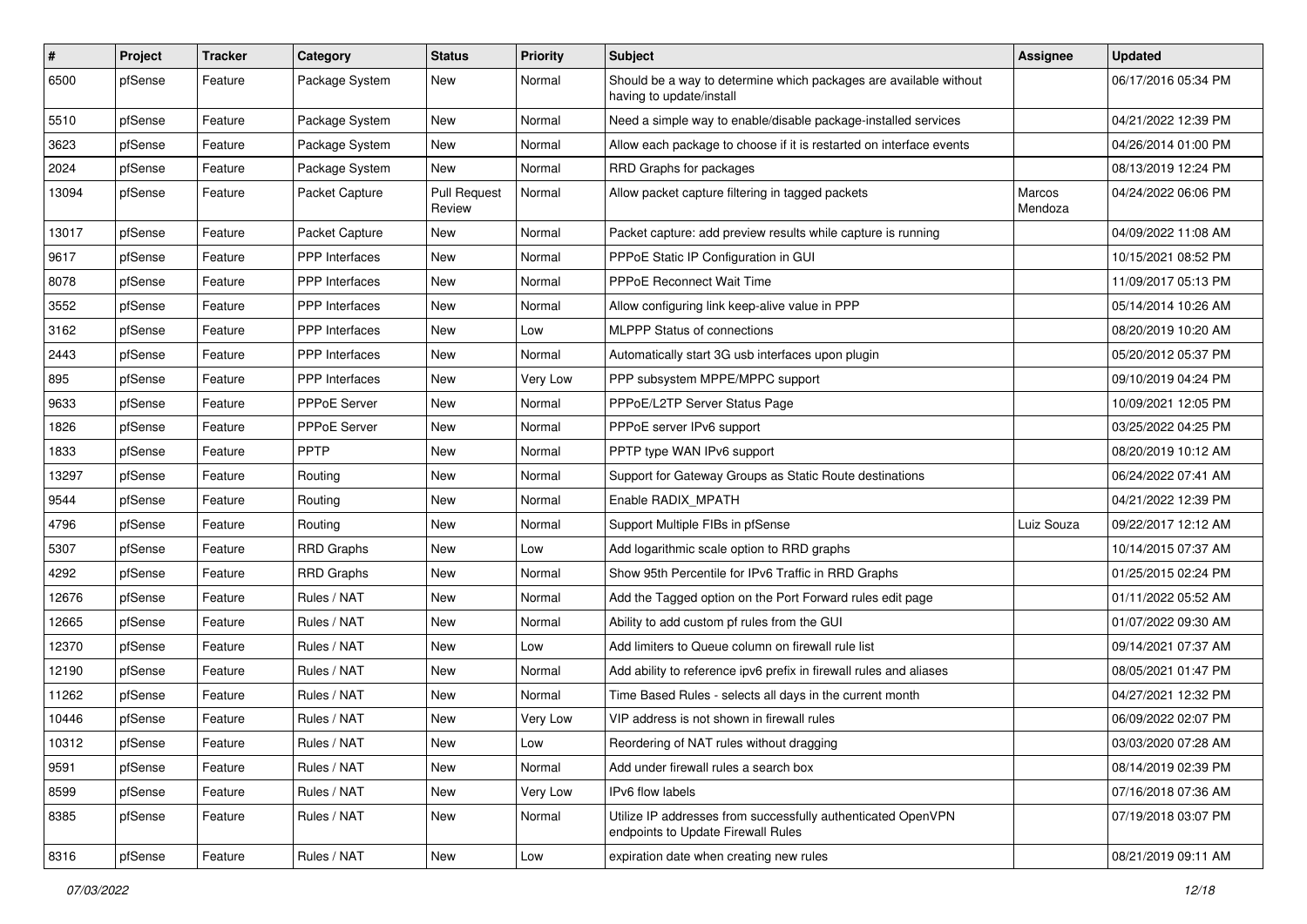| #    | Project | <b>Tracker</b> | Category    | <b>Status</b> | <b>Priority</b> | Subject                                                                                                 | Assignee     | <b>Updated</b>      |
|------|---------|----------------|-------------|---------------|-----------------|---------------------------------------------------------------------------------------------------------|--------------|---------------------|
| 7922 | pfSense | Feature        | Rules / NAT | New           | Normal          | Add the option to select the ISP IPv6 Delegated Prefix as a destination<br>in firewall rules            |              | 10/10/2017 06:36 PM |
| 7799 | pfSense | Feature        | Rules / NAT | New           | Normal          | Make an ajax call to toggle logging by clicking on the logging icon next to<br>a rule                   |              | 08/13/2019 09:40 AM |
| 7781 | pfSense | Feature        | Rules / NAT | New           | Normal          | Please Enable Rule Separators on Manual Outbound NAT                                                    |              | 08/21/2019 09:07 AM |
| 7761 | pfSense | Feature        | Rules / NAT | New           | Normal          | Add a way to match on IPv6 proto=0 (hop-by-hop header extension)                                        |              | 08/13/2019 03:49 PM |
| 7260 | pfSense | Feature        | Rules / NAT | New           | Normal          | Source OS / p0f Database Missing Modern Operating Systems                                               |              | 04/18/2020 02:25 AM |
| 7181 | pfSense | Feature        | Rules / NAT | New           | Low             | Add Top and Add Bottom on Seperator                                                                     |              | 08/21/2019 08:55 AM |
| 7085 | pfSense | Feature        | Rules / NAT | New           | Normal          | Edit Firewall Rules Seperator                                                                           |              | 09/10/2017 09:15 AM |
| 6776 | pfSense | Feature        | Rules / NAT | New           | Normal          | Allow disabling of "filter rule association" by default                                                 |              | 08/17/2021 10:56 AM |
| 6539 | pfSense | Feature        | Rules / NAT | New           | Normal          | ICMPv6 filtering requires multiple rules - no range support                                             |              | 08/13/2019 01:23 PM |
| 6207 | pfSense | Feature        | Rules / NAT | New           | Normal          | Please, add "THIS_IF broadcast" Macro for use in firewall rules                                         |              | 08/21/2019 11:01 AM |
| 4997 | pfSense | Feature        | Rules / NAT | New           | Normal          | Add setting option to choose default log action for new firewall rules                                  |              | 08/20/2019 03:29 PM |
| 4707 | pfSense | Feature        | Rules / NAT | New           | Normal          | Can't override block port 0 rules in filter.inc                                                         |              | 08/13/2019 12:53 PM |
| 4165 | pfSense | Feature        | Rules / NAT | New           | Low             | Allow for security zones when defining interfaces and firewall rules.                                   |              | 02/06/2016 04:35 AM |
| 3793 | pfSense | Feature        | Rules / NAT | New           | Normal          | Enable external authentication support for rules                                                        |              | 08/05/2014 01:09 PM |
| 3288 | pfSense | Feature        | Rules / NAT | New           | Normal          | Macros for Interface Networks on Outbound NAT rule Source drop-down                                     |              | 08/21/2019 11:02 AM |
| 2965 | pfSense | Feature        | Rules / NAT | New           | Normal          | Mac Firewalling                                                                                         |              | 04/24/2013 12:02 PM |
| 2771 | pfSense | Feature        | Rules / NAT | New           | Normal          | Add packet tracing simulator                                                                            |              | 08/13/2019 12:24 PM |
| 2676 | pfSense | Feature        | Rules / NAT | New           | Normal          | Reply-to option in firewall rule                                                                        |              | 05/05/2017 03:15 PM |
| 2358 | pfSense | Feature        | Rules / NAT | New           | Normal          | NAT64 Support                                                                                           |              | 04/16/2022 06:52 PM |
| 2049 | pfSense | Feature        | Rules / NAT | New           | Normal          | Show Auto Generated Rules and Use them to turn features on/off when<br>applicable                       |              | 08/20/2019 03:37 PM |
| 1947 | pfSense | Feature        | Rules / NAT | New           | Normal          | Option to kill all states when creating a block rule                                                    |              | 08/20/2019 01:09 PM |
| 1937 | pfSense | Feature        | Rules / NAT | New           | Normal          | Support for rule groupings                                                                              |              | 08/20/2019 12:42 PM |
| 1935 | pfSense | Feature        | Rules / NAT | New           | Normal          | Allow rule with max-src-conn-* options to make conditional use of<br>"overload <virusprot>"</virusprot> |              | 10/07/2011 09:31 AM |
| 1683 | pfSense | Feature        | Rules / NAT | New           | Normal          | PF scrub min-ttl option                                                                                 |              | 09/23/2020 01:52 AM |
| 1136 | pfSense | Feature        | Rules / NAT | New           | Normal          | Add logic to automatically avoid route-to for static route networks                                     |              | 10/09/2018 05:11 AM |
| 746  | pfSense | Feature        | Rules / NAT | New           | Normal          | Add interface group to source/dest drop downs                                                           |              | 07/19/2010 05:10 PM |
| 701  | pfSense | Feature        | Rules / NAT | New           | Normal          | Interface groups with NAT                                                                               |              | 05/11/2018 10:12 PM |
| 371  | pfSense | Feature        | Rules / NAT | New           | Normal          | Allow moving of bogon and RFC 1918 rules                                                                |              | 02/06/2016 04:53 AM |
| 96   | pfSense | Feature        | Rules / NAT | New           | Normal          | Add "All local networks" to source and destination drop down boxen in<br>firewall rules                 |              | 02/06/2016 04:53 AM |
| 5922 | pfSense | Feature        | <b>SNMP</b> | New           | Normal          | SNMP - enable SNMP v3 functionality                                                                     | Viktor Gurov | 03/02/2022 02:40 PM |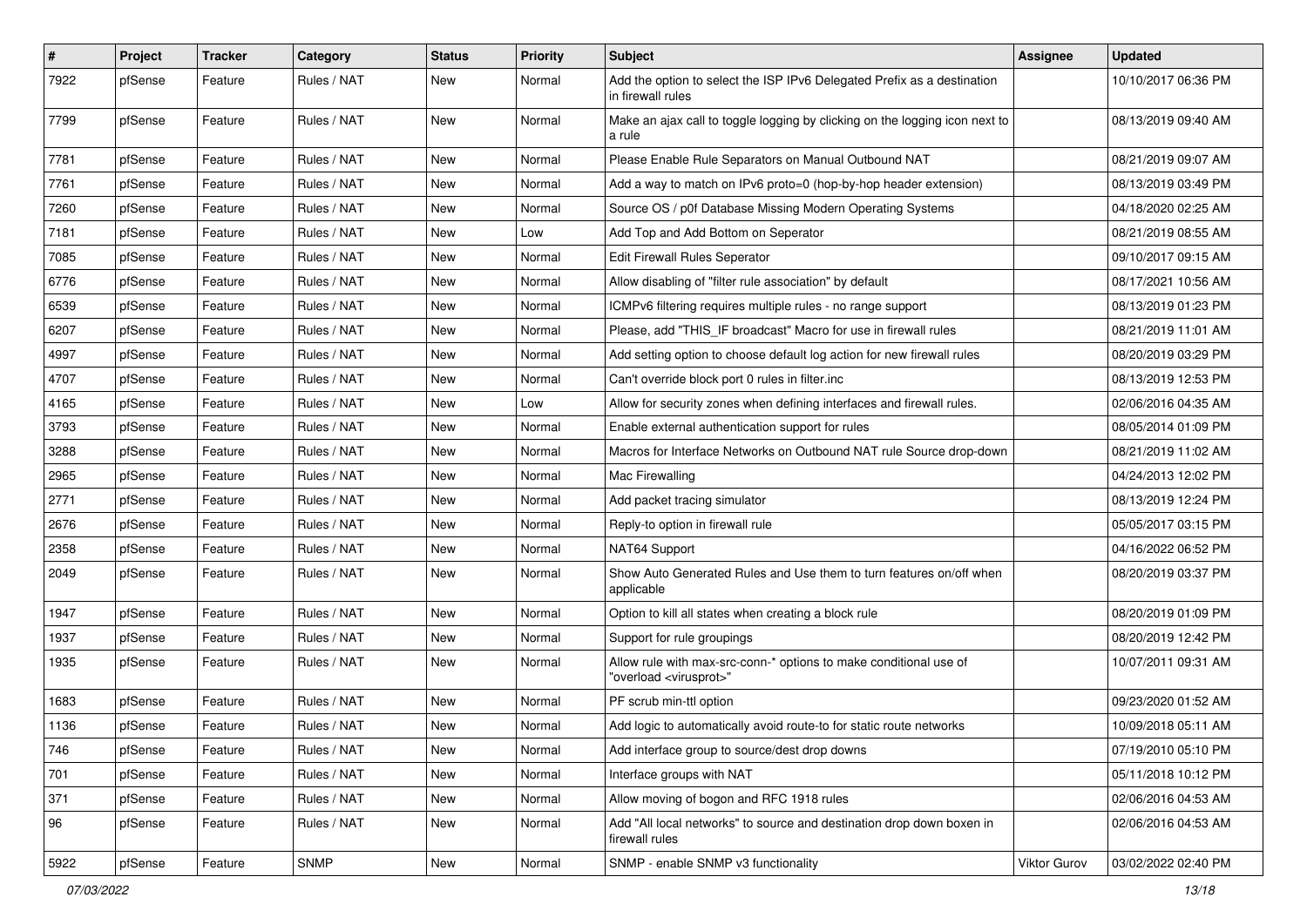| #     | Project | <b>Tracker</b> | Category                            | <b>Status</b>                 | <b>Priority</b> | <b>Subject</b>                                                                                          | Assignee             | <b>Updated</b>      |
|-------|---------|----------------|-------------------------------------|-------------------------------|-----------------|---------------------------------------------------------------------------------------------------------|----------------------|---------------------|
| 11589 | pfSense | Feature        | <b>Traffic Graphs</b>               | <b>Pull Request</b><br>Review | Low             | Fix iftop experimental traffic fetcher, unify and improve output style                                  |                      | 03/03/2021 03:30 PM |
| 8349  | pfSense | Feature        | <b>Traffic Graphs</b>               | New                           | Normal          | Show the actual numerical information (upload/download speeds) in the<br>traffic graph dashboard widget | <b>Jared Dillard</b> | 02/28/2018 09:42 AM |
| 8274  | pfSense | Feature        | <b>Traffic Graphs</b>               | New                           | Normal          | Reverse Inverse Traffic Graph View                                                                      | <b>Jared Dillard</b> | 08/14/2019 10:31 AM |
| 7398  | pfSense | Feature        | <b>Traffic Graphs</b>               | Assigned                      | Normal          | Show average value of bandwidth in/out on Dashboard trafic graph                                        | Jared Dillard        | 08/21/2019 08:56 AM |
| 13304 | pfSense | Feature        | Traffic Shaper (ALTQ)               | <b>Pull Request</b><br>Review | Normal          | Add Broadcom Netextreme II (bxe) to the altg capable check                                              |                      | 06/28/2022 12:01 PM |
| 13072 | pfSense | Feature        | Traffic Shaper (ALTQ)               | <b>Pull Request</b><br>Review | Very Low        | Matching background/font colors of queue values with dark theme.                                        |                      | 04/19/2022 07:32 AM |
| 10839 | pfSense | Feature        | Traffic Shaper (ALTQ)               | New                           | Normal          | Add popular messengers to the Traffic Shaper Wizard                                                     |                      | 08/18/2020 10:07 AM |
| 8712  | pfSense | Feature        | Traffic Shaper (ALTQ)               | New                           | Normal          | QOS on ipsec links                                                                                      |                      | 06/22/2020 06:27 AM |
| 8483  | pfSense | Feature        | Traffic Shaper (ALTQ)               | New                           | Normal          | Allow user to choose order of Queues status                                                             |                      | 08/21/2019 09:12 AM |
| 5813  | pfSense | Feature        | Traffic Shaper (ALTQ)               | New                           | Normal          | Replacement of layer7 filter                                                                            |                      | 02/18/2017 05:08 PM |
| 4405  | pfSense | Feature        | Traffic Shaper (ALTQ)               | In Progress                   | Normal          | Traffic shaping doesn't work when applied to a bridge interface                                         | Luiz Souza           | 02/09/2021 12:05 PM |
| 2315  | pfSense | Feature        | Traffic Shaper (ALTQ)               | New                           | Normal          | Traffic Shaper - Adaptive Bandwidth Management                                                          |                      | 02/06/2016 05:07 AM |
| 1883  | pfSense | Feature        | <b>Traffic Shaper</b><br>(Limiters) | New                           | Normal          | Diag > Limiter Info presentation enhancement                                                            |                      | 08/20/2019 03:46 PM |
| 12768 | pfSense | Feature        | Upgrade                             | New                           | Normal          | pfSense-repo: Make sure default config file exists                                                      |                      | 06/28/2022 12:01 PM |
| 11257 | pfSense | Feature        | Upgrade                             | New                           | Normal          | Installed Packages: Update all button                                                                   |                      | 01/18/2021 10:45 AM |
| 10237 | pfSense | Feature        | Upgrade                             | New                           | Normal          | Take ZFS snapshot on Upgrade                                                                            |                      | 04/07/2020 03:58 PM |
| 6917  | pfSense | Feature        | Upgrade                             | New                           | Normal          | Add ability to choose from what IP/IFACE you search for updates                                         |                      | 11/11/2016 09:51 AM |
| 5074  | pfSense | Feature        | Upgrade                             | New                           | Normal          | Standard release notes URLs to facilitate GUI viewing before upgrade                                    |                      | 04/21/2022 12:39 PM |
| 5360  | pfSense | Feature        | UPnP/NAT-PMP                        | New                           | Normal          | Add possibility to configure independent "UPnP & NAT-PMP" instances                                     |                      | 10/31/2015 04:25 AM |
| 4265  | pfSense | Feature        | UPnP/NAT-PMP                        | New                           | Normal          | UPNP allow use of alias and schedule                                                                    |                      | 08/20/2019 02:57 PM |
| 9621  | pfSense | Feature        | User Manager /<br>Privileges        | New                           | Normal          | More convenient deletion of single user privileges                                                      |                      | 07/09/2019 03:09 AM |
| 9253  | pfSense | Feature        | User Manager /<br>Privileges        | New                           | Normal          | RFE: True View-Only WebCFG options                                                                      |                      | 08/21/2019 09:21 AM |
| 6602  | pfSense | Feature        | User Manager /<br>Privileges        | New                           | Normal          | Config writes denied via "deny config write" permission should notify as<br>sucn                        |                      | 08/20/2019 03:43 PM |
| 5850  | pfSense | Feature        | User Manager /<br>Privileges        | New                           | Normal          | Limit "WebCfg - System: User Manager page" privilege to non-admins<br>and non-admin groups              |                      | 02/19/2017 10:04 AM |
| 1574  | pfSense | Feature        | User Manager /<br>Privileges        | New                           | Normal          | Password quality enforcment.                                                                            |                      | 02/06/2016 04:15 AM |
| 521   | pfSense | Feature        | User Manager /<br>Privileges        | New                           | Normal          | Group manager Assigned Permissions                                                                      |                      | 04/18/2010 02:59 PM |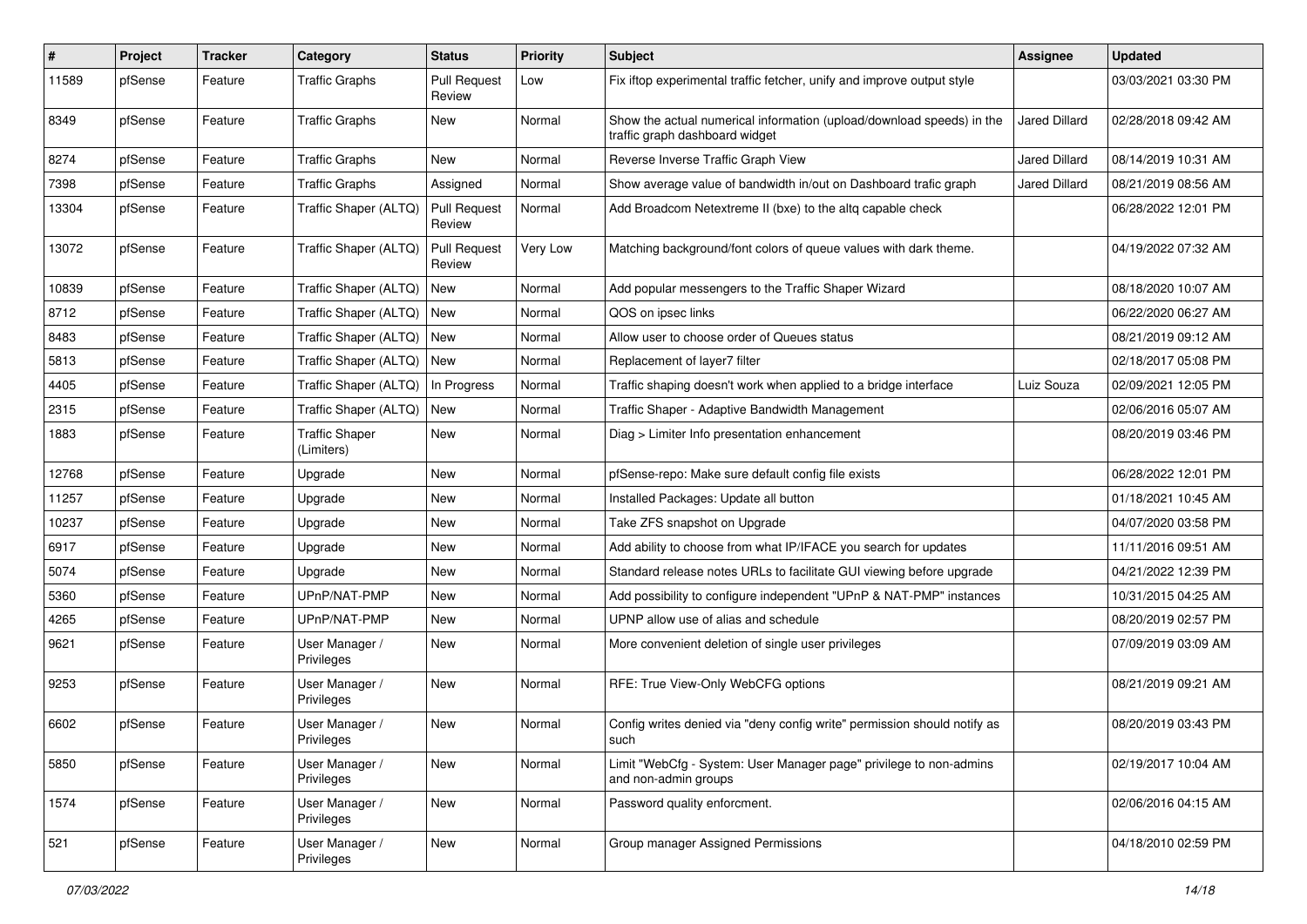| #     | Project | <b>Tracker</b> | Category                    | <b>Status</b>                 | <b>Priority</b> | Subject                                                                                        | <b>Assignee</b>      | <b>Updated</b>      |
|-------|---------|----------------|-----------------------------|-------------------------------|-----------------|------------------------------------------------------------------------------------------------|----------------------|---------------------|
| 12055 | pfSense | Feature        | Virtual IP Addresses        | Feedback                      | Normal          | Option to disable XMLRPC Sync for Loopback Virtual IPs                                         |                      | 06/18/2021 09:05 AM |
| 11270 | pfSense | Feature        | <b>VPN</b> (Multiple Types) | New                           | Low             | Consider integrating Nebula mesh VPN                                                           |                      | 01/20/2021 03:34 PM |
| 13244 | pfSense | Feature        | Web Interface               | New                           | Normal          | Add help text under Timezone settings in the GUI                                               |                      | 06/03/2022 01:00 PM |
| 13161 | pfSense | Feature        | Web Interface               | New                           | Very Low        | FLASH PORT'S LED button, to help quickly find port that need to be<br>connected to patch&cable |                      | 05/14/2022 06:35 AM |
| 13124 | pfSense | Feature        | Web Interface               | <b>Pull Request</b><br>Review | Normal          | Option to wait for interface selection before displaying firewall rules                        |                      | 06/28/2022 12:01 PM |
| 11956 | pfSense | Feature        | Web Interface               | New                           | Normal          | "add" button in the top of pages with many user-added items                                    |                      | 07/10/2021 01:01 PM |
| 11440 | pfSense | Feature        | Web Interface               | New                           | Low             | Expand collapsed sections by clicking anywhere on header                                       |                      | 10/28/2021 01:35 PM |
| 10514 | pfSense | Feature        | Web Interface               | New                           | Normal          | Add to every page an unparsed Notes field for administrative reference                         |                      | 04/30/2020 06:32 PM |
| 10468 | pfSense | Feature        | Web Interface               | New                           | Normal          | Allow to download log files from WebGUI                                                        |                      | 04/17/2020 06:17 AM |
| 10144 | pfSense | Feature        | Web Interface               | New                           | Low             | Default Sort Order, DHCP Leases                                                                |                      | 12/31/2019 06:47 PM |
| 9717  | pfSense | Feature        | Web Interface               | New                           | Low             | Search box for pfsense?                                                                        |                      | 07/05/2020 02:14 PM |
| 9293  | pfSense | Feature        | Web Interface               | New                           | Low             | Provide WebUI message (banner) prior to login                                                  |                      | 08/14/2019 02:39 PM |
| 9226  | pfSense | Feature        | Web Interface               | New                           | Normal          | zfs GUI functionality - alerts                                                                 |                      | 12/31/2020 02:50 PM |
| 8929  | pfSense | Feature        | Web Interface               | New                           | Normal          | Scroll bar css dark theme                                                                      |                      | 08/14/2019 12:16 PM |
| 8641  | pfSense | Feature        | Web Interface               | New                           | Normal          | Need way to disable HSTS and/or replace webConfigurator certificate<br>from CLI                |                      | 07/16/2018 10:21 AM |
| 8558  | pfSense | Feature        | Web Interface               | New                           | Normal          | Add more table sorting in various UI pages                                                     |                      | 08/21/2019 09:14 AM |
| 7988  | pfSense | Feature        | Web Interface               | New                           | Normal          | Compact Theme based on Compact-RED with the default theme colors.                              |                      | 10/23/2017 05:34 AM |
| 7957  | pfSense | Feature        | Web Interface               | New                           | Normal          | GUI theme - separate "colour" from "compact/normal" in theme<br>dropdown                       |                      | 10/17/2017 06:58 AM |
| 7956  | pfSense | Feature        | Web Interface               | New                           | Normal          | Favicon able to match GUI colour setting?                                                      |                      | 10/17/2017 06:36 AM |
| 7812  | pfSense | Feature        | Web Interface               | New                           | Normal          | ZFS handling of autopreplace                                                                   |                      | 08/13/2019 03:53 PM |
| 7216  | pfSense | Feature        | Web Interface               | New                           | Normal          | Allow user to choose date display format                                                       | <b>Phillip Davis</b> | 02/02/2018 04:20 PM |
| 6738  | pfSense | Feature        | Web Interface               | New                           | Normal          | GUI Action Buttons replicated to the top of the List                                           |                      | 07/10/2021 01:04 PM |
| 6215  | pfSense | Feature        | Web Interface               | New                           | Normal          | Create consistent UI for admin access security                                                 |                      | 04/20/2016 03:05 PM |
| 4628  | pfSense | Feature        | Web Interface               | New                           | Normal          | Add GUI to manage loader tunables (e.g. loader.conf.local)                                     |                      | 09/16/2015 04:28 PM |
| 3899  | pfSense | Feature        | Web Interface               | New                           | Normal          | Add feature to allow reordering of <package> items in config.xml</package>                     |                      | 09/27/2014 04:40 PM |
| 3882  | pfSense | Feature        | Web Interface               | New                           | Normal          | Add OUI database to the base system, remove dependency on nmap                                 |                      | 03/08/2018 06:44 PM |
| 3087  | pfSense | Feature        | Web Interface               | New                           | Normal          | Setup Wizard does not include IPv6 options for interfaces                                      |                      | 07/10/2013 06:19 PM |
| 1307  | pfSense | Feature        | Web Interface               | New                           | Normal          | Request: Option To Resolve Addresses in State Table Summary                                    |                      | 02/06/2016 04:58 AM |
| 986   | pfSense | Feature        | Web Interface               | New                           | Normal          | Dynamic states view                                                                            |                      | 02/06/2016 04:58 AM |
| 628   | pfSense | Feature        | Web Interface               | New                           | Low             | Ability to specify listen IP address of management services (SSH, web<br>interface)            |                      | 07/09/2021 01:21 PM |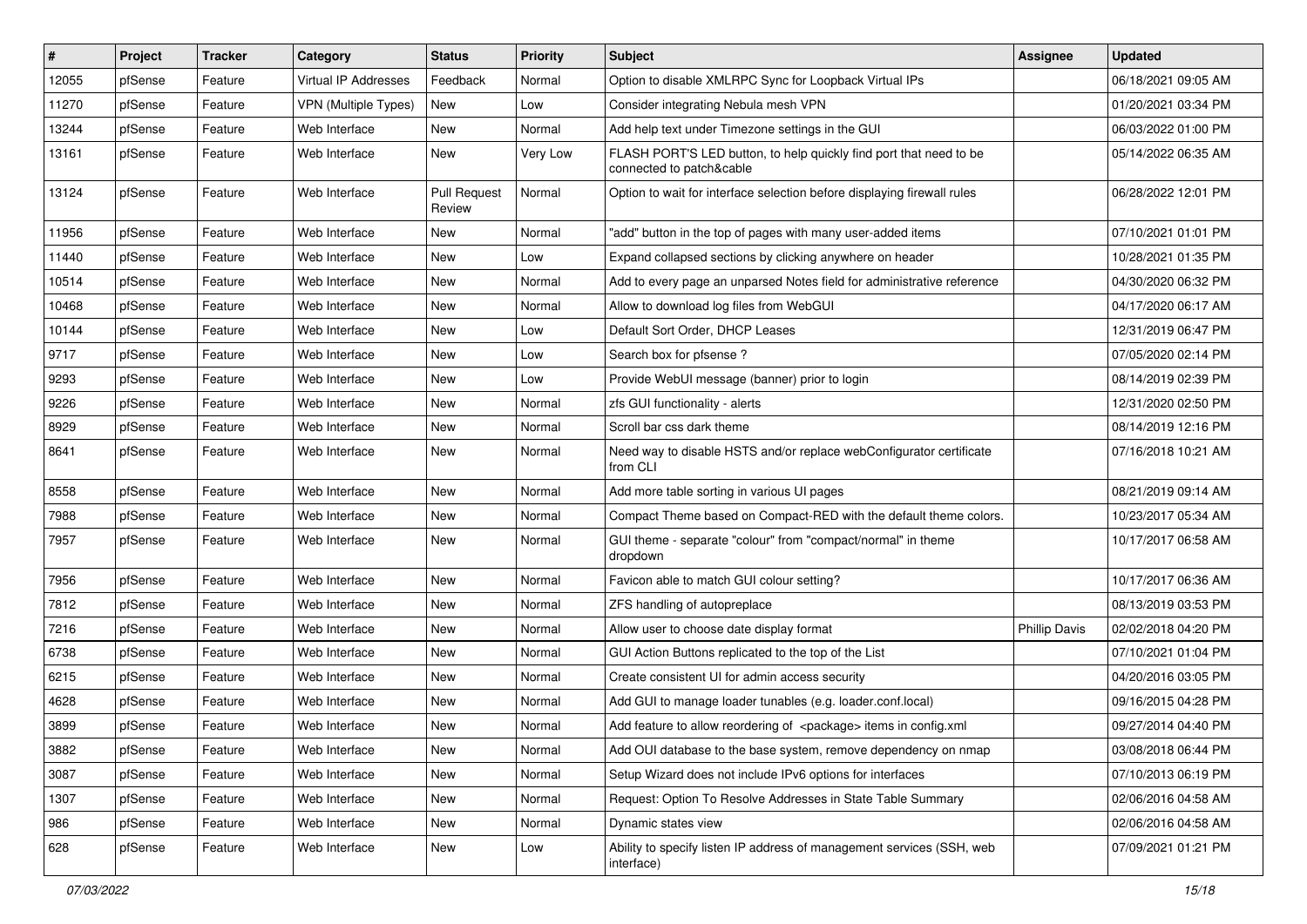| ∦     | Project | <b>Tracker</b> | Category                | <b>Status</b>                 | <b>Priority</b> | <b>Subject</b>                                                                                                                              | <b>Assignee</b>   | <b>Updated</b>      |
|-------|---------|----------------|-------------------------|-------------------------------|-----------------|---------------------------------------------------------------------------------------------------------------------------------------------|-------------------|---------------------|
| 84    | pfSense | Feature        | Web Interface           | New                           | Low             | Nightly Filter Summary E-Mail                                                                                                               | Jim Pingle        | 04/03/2010 06:22 PM |
| 11604 | pfSense | Feature        | WireGuard               | New                           | Normal          | WireGuard Dynamic Listen Port Randomization                                                                                                 |                   | 03/19/2021 10:59 AM |
| 11588 | pfSense | Feature        | WireGuard               | New                           | Low             | Automatically suggest next IP address in Wireguard interface subnet<br>when creating a peer                                                 |                   | 12/22/2021 03:35 AM |
| 11498 | pfSense | Feature        | WireGuard               | New                           | Normal          | WireGuard does not pass multicast traffic to peer                                                                                           | Peter Grehan      | 03/19/2021 10:59 AM |
| 11302 | pfSense | Feature        | WireGuard               | New                           | Normal          | WireGuard XMLRPC sync                                                                                                                       |                   | 03/19/2021 10:59 AM |
| 5616  | pfSense | Feature        | Wireless                | New                           | Normal          | Incorrect Wireless Channel                                                                                                                  | Jim Thompson      | 10/09/2016 03:33 PM |
| 4776  | pfSense | Feature        | <b>Wireless</b>         | New                           | Normal          | Add 802.1x dynamic vlan support                                                                                                             |                   | 10/02/2020 07:42 AM |
| 11974 | pfSense | Feature        | <b>XMLRPC</b>           | New                           | Normal          | XMLRPC synchronization for igmmproxy settings                                                                                               |                   | 05/29/2021 03:58 PM |
| 11757 | pfSense | Feature        | <b>XMLRPC</b>           | New                           | Normal          | Allow XMLRPC sync to bypass default auth server in favor of local<br>database                                                               |                   | 03/30/2021 03:18 PM |
| 10731 | pfSense | Feature        | <b>XMLRPC</b>           | New                           | Very Low        | XML-sync primary/secondary config flag                                                                                                      |                   | 07/06/2020 03:52 PM |
| 8243  | pfSense | Feature        | <b>XMLRPC</b>           | New                           | Normal          | Sync dashboard settings over xmlrpc                                                                                                         |                   | 08/21/2019 10:42 AM |
| 8170  | pfSense | Feature        | <b>XMLRPC</b>           | New                           | Normal          | XMLRPC Sync deletes entires on remote System                                                                                                |                   | 08/21/2019 10:42 AM |
| 2593  | pfSense | Feature        | <b>XMLRPC</b>           | New                           | Normal          | sync NTPD, SNMP config between HA members                                                                                                   |                   | 01/14/2015 09:04 AM |
| 13290 | pfSense | Regression     | <b>Captive Portal</b>   | Feedback                      | Normal          | Error "dummynet: bad switch 21!" with Captive Portals and Limiters<br>active                                                                |                   | 07/01/2022 04:53 AM |
| 13248 | pfSense | Regression     | DHCP (IPv6)             | New                           | Normal          | IPv6 Router Advertisements runs when config.xml does not contain an<br>entry for the interface                                              |                   | 06/05/2022 07:44 PM |
| 12581 | pfSense | Regression     | DHCP (IPv6)             | New                           | Normal          | CARP IPv6 assigned address does not get advertised to endpoints with<br><b>RADV</b>                                                         |                   | 12/16/2021 02:34 PM |
| 11570 | pfSense | Regression     | Gateways                | <b>Pull Request</b><br>Review | Normal          | Gateway monitoring services is not always restarted on interface events,<br>which may prevent a WAN from recovering back to an online state | Viktor Gurov      | 06/28/2022 12:01 PM |
| 12821 | pfSense | Regression     | Hardware / Drivers      | Confirmed                     | Normal          | Intel e1000 driver (em & igb) cannot pass VLAN0 tagged packets                                                                              |                   | 07/02/2022 09:01 PM |
| 12183 | pfSense | Regression     | Interfaces              | New                           | Low             | Changing MAC address for PPP parent interface stopped working                                                                               |                   | 04/20/2022 04:16 PM |
| 11545 | pfSense | Regression     | Interfaces              | Feedback                      | Normal          | Primary interface address is not always used when VIPs are present                                                                          | Reid<br>Linnemann | 06/28/2022 12:01 PM |
| 12549 | pfSense | Regression     | <b>IPsec</b>            | New                           | Normal          | Per-user Mobile IPsec settings are not applied to connecting mobile<br>clients                                                              | Jim Pingle        | 06/28/2022 12:01 PM |
| 12382 | pfSense | Regression     | OpenVPN                 | New                           | Normal          | Certificate Depth checking creates OpenVPN micro-outages every time<br>a user authenticates after 2.5.2 upgrade                             |                   | 01/17/2022 04:17 AM |
| 12215 | pfSense | Regression     | OpenVPN                 | Feedback                      | Normal          | OpenVPN does not resync when running on a gateway group                                                                                     |                   | 12/22/2021 05:49 AM |
| 13316 | pfSense | Regression     | <b>Operating System</b> | Feedback                      | Normal          | 'vmstat -m'' value for ''temp'' is accounted for incorrectly, resulting in<br>underflows                                                    | Mateusz Guzik     | 06/29/2022 10:01 AM |
| 13068 | pfSense | <b>Bug</b>     | Aliases / Tables        | New                           | Normal          | Error loading rules when URL Table IPs content is empty                                                                                     |                   | 04/17/2022 09:07 PM |
| 12708 | pfSense | Bug            | Aliases / Tables        | New                           | Normal          | alias with non resolving DNS entry breaks underlying pf table                                                                               |                   | 02/20/2022 06:13 PM |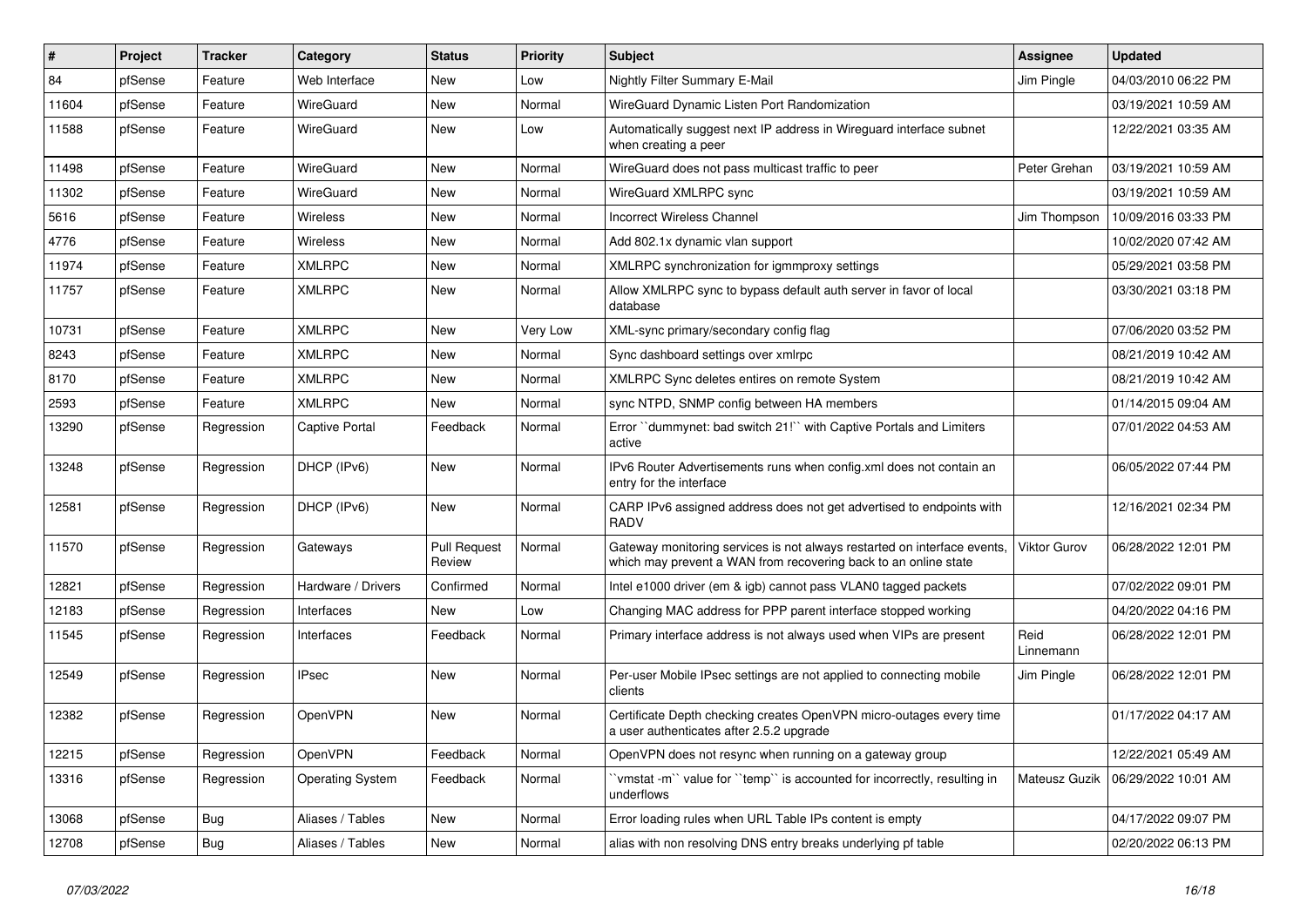| $\#$  | Project | <b>Tracker</b> | Category              | <b>Status</b>                 | Priority | <b>Subject</b>                                                                                           | <b>Assignee</b>        | <b>Updated</b>      |
|-------|---------|----------------|-----------------------|-------------------------------|----------|----------------------------------------------------------------------------------------------------------|------------------------|---------------------|
| 9296  | pfSense | <b>Bug</b>     | Aliases / Tables      | Confirmed                     | Low      | Alias content is sometimes incomplete when mixing FQDN and IP<br>address                                 | Reid<br>Linnemann      | 06/18/2022 03:12 PM |
| 7665  | pfSense | Bug            | Aliases / Tables      | New                           | Normal   | Host range validation for Aliases is not strict enough                                                   |                        | 08/21/2019 11:01 AM |
| 13093 | pfSense | <b>Bug</b>     | Authentication        | In Progress                   | Normal   | LDAP authentication fails with extended query and RFC2307 group<br>lookups enabled                       |                        | 07/03/2022 08:37 AM |
| 12726 | pfSense | <b>Bug</b>     | Authentication        | New                           | Normal   | LDAP select container button auto populate                                                               |                        | 01/25/2022 01:48 PM |
| 12715 | pfSense | Bug            | Authentication        | New                           | Normal   | Long system startup time when LDAP is configured and unavailable<br>during startup.                      | Christian<br>McDonald  | 01/24/2022 05:50 AM |
| 12519 | pfSense | <b>Bug</b>     | Authentication        | New                           | Normal   | Fail authentication using special character in password via the LDAP<br>connector                        |                        | 11/12/2021 07:39 AM |
| 12283 | pfSense | <b>Bug</b>     | Authentication        | New                           | Normal   | LDAP/RADIUS authentication servers configuration does not allow<br>source IP address to be specified     |                        | 08/20/2021 01:15 AM |
| 12225 | pfSense | Bug            | Authentication        | <b>Pull Request</b><br>Review | Normal   | Group membership field is not needed for remote groups                                                   | Viktor Gurov           | 06/28/2022 12:01 PM |
| 12095 | pfSense | i Bug          | Authentication        | New                           | Normal   | Memory leak in pcscd                                                                                     |                        | 06/01/2022 01:01 PM |
| 10765 | pfSense | Bug            | Authentication        | New                           | Normal   | Ampersands in Idap_extended_query are escaped twice                                                      |                        | 09/02/2020 07:55 AM |
| 10352 | pfSense | <b>Bug</b>     | Authentication        | New                           | Very Low | RADIUS authentication fails with MSCHAPv1 or MSCHAPv2 when<br>passwords contain international characters |                        | 06/20/2022 04:04 PM |
| 8087  | pfSense | Bug            | Authentication        | New                           | Normal   | Provide Calling-Station-ID to RADIUS backed VPN connections                                              |                        | 06/06/2020 05:36 AM |
| 5652  | pfSense | Bug            | Authentication        | New                           | Normal   | Radius IETF Class Group Assignment - Incorrect Standard                                                  |                        | 08/13/2019 01:39 PM |
| 13289 | pfSense | Bug            | Backup / Restore      | New                           | Low      | Attempting to restore a 0 byte "config.xml" prints an error that the file<br>cannot be read              |                        | 06/28/2022 12:01 PM |
| 13132 | pfSense | <b>Bug</b>     | Backup / Restore      | New                           | Normal   | Two SSHDATA Sections in Restored Config Breaks Unit                                                      | Jim Pingle             | 06/29/2022 07:53 AM |
| 12774 | pfSense | Bug            | Backup / Restore      | New                           | Normal   | Picture widget image is not saved in backup                                                              |                        | 04/04/2022 04:48 AM |
| 12249 | pfSense | <b>Bug</b>     | Backup / Restore      | New                           | Normal   | HAProxy causing failed ACB backups                                                                       |                        | 11/15/2021 11:58 PM |
| 11110 | pfSense | Bug            | Backup / Restore      | New                           | Normal   | Backup file should be checked before restoring a specific area                                           |                        | 12/05/2020 02:50 PM |
| 8076  | pfSense | <b>Bug</b>     | Backup / Restore      | New                           | Normal   | User can easily apply an unusable interface configuration after restore                                  |                        | 08/14/2019 10:52 AM |
| 7757  | pfSense | Bug            | Backup / Restore      | New                           | Normal   | Auto Config Backup fails to upload unless Default Gateway is up                                          |                        | 08/16/2019 12:47 PM |
| 1738  | pfSense | <b>Bug</b>     | Backup / Restore      | New                           | Very Low | Restore fails when username in backup is not matching                                                    |                        | 12/11/2021 07:51 PM |
| 13323 | pfSense | <b>Bug</b>     | <b>Captive Portal</b> | New                           | Normal   | Captive Portal breaks policy based routing for mac address bypassed<br>clients after upgrade to 22.05    | <b>Kristof Provost</b> | 06/30/2022 09:46 AM |
| 13272 | pfSense | <b>Bug</b>     | <b>Captive Portal</b> | <b>Pull Request</b><br>Review | Very Low | Voucher CSV output has leading space before voucher code                                                 | Jim Pingle             | 06/28/2022 12:01 PM |
| 13226 | pfSense | <b>Bug</b>     | Captive Portal        | Confirmed                     | Normal   | Captive Portal doesn't disconnect established OpenVPN link                                               | Reid<br>Linnemann      | 05/30/2022 10:38 AM |
| 13215 | pfSense | Bug            | Captive Portal        | Assigned                      | Normal   | Allowed MAC/IP/Hostname traffic counts for authorized users                                              | Reid<br>Linnemann      | 05/31/2022 05:31 PM |